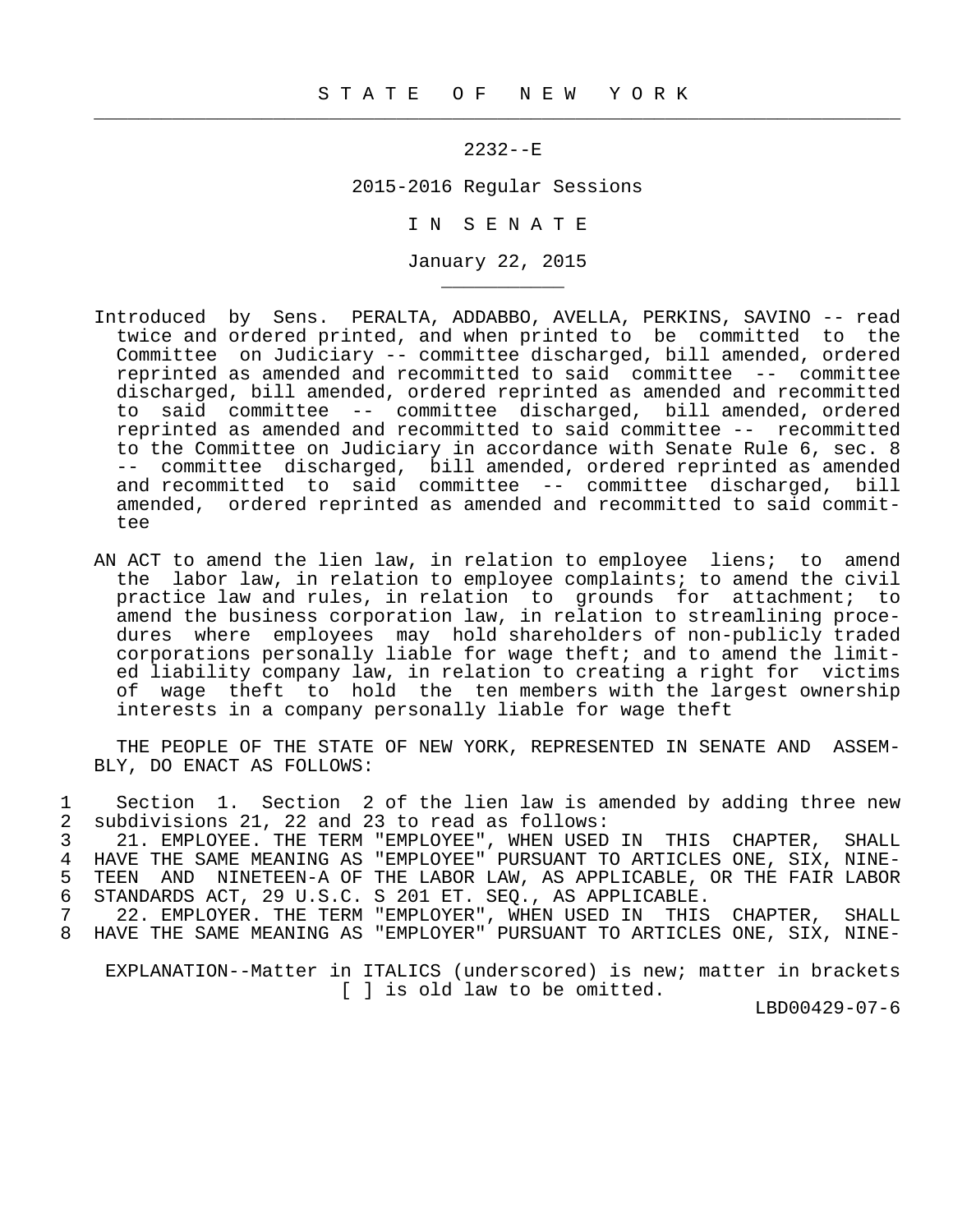1 TEEN AND NINETEEN-A OF THE LABOR LAW, AS APPLICABLE, OR THE FAIR LABOR<br>2 STANDARDS ACT, 29 U.S.C. S 201 ET. SEO., AS APPLICABLE. 2 STANDARDS ACT, 29 U.S.C. S 201 ET. SEQ., AS APPLICABLE.<br>3 323. WAGE CLAIM. THE TERM "WAGE CLAIM", WHEN USED

 3 23. WAGE CLAIM. THE TERM "WAGE CLAIM", WHEN USED IN THIS CHAPTER, 4 MEANS A CLAIM THAT AN EMPLOYEE HAS SUFFERED A VIOLATION OF SECTIONS ONE<br>5 HUNDRED SEVENTY, ONE HUNDRED NINETY-ONE, ONE HUNDRED NINETY-THREE, ONE 5 HUNDRED SEVENTY, ONE HUNDRED NINETY-ONE, ONE HUNDRED NINETY-THREE, ONE 6 HUNDRED NINETY-SIX-D, SIX HUNDRED FIFTY-TWO OR SIX HUNDRED SEVENTY-THREE OF THE LABOR LAW OR THE RELATED REGULATIONS AND WAGE ORDERS PROMULGATED 8 BY THE COMMISSIONER, A CLAIM FOR WAGES DUE TO AN EMPLOYEE PURSUANT TO AN<br>9 EMPLOYMENT CONTRACT THAT WERE UNPAID IN VIOLATION OF THAT CONTRACT, OR A 9 EMPLOYMENT CONTRACT THAT WERE UNPAID IN VIOLATION OF THAT CONTRACT, OR A<br>10 CLAIM THAT AN EMPLOYEE HAS SUFFERED A VIOLATION OF 29 U.S.C. S 206 OR 10 CLAIM THAT AN EMPLOYEE HAS SUFFERED A VIOLATION OF 29 U.S.C. S 206 OR<br>11 207. 11 207.<br>12 S

12 S 2. Section 3 of the lien law, as amended by chapter 137 of the laws<br>13 of 1985, is amended to read as follows: 13 of 1985, is amended to read as follows:<br>14 S. 3. Mechanic's lien AND EMPLOYE

 14 S 3. Mechanic's lien AND EMPLOYEE'S LIEN on [real] property. 1. 15 MECHANIC'S LIEN. A contractor, subcontractor, laborer, materialman, 16 landscape gardener, nurseryman or person or corporation selling fruit or 17 ornamental trees, roses, shrubbery, vines and small fruits, who performs<br>18 labor or furnishes materials for the improvement of real property with 18 labor or furnishes materials for the improvement of real property with<br>19 the consent or at the request of the owner thereof, or of his agent, 19 the consent or at the request of the owner thereof, or of his agent,<br>20 contractor or subcontractor, and any trust fund to which benefits and 20 contractor or subcontractor, and any trust fund to which benefits and<br>21 wage supplements are due or payable for the benefit of such laborers, 21 wage supplements are due or payable for the benefit of such laborers,<br>22 shall have a lien for the principal and interest, of the value, or the 22 shall have a lien for the principal and interest, of the value, or the<br>23 agreed price, of such labor, including benefits and wage supplements due agreed price, of such labor, including benefits and wage supplements due 24 or payable for the benefit of any laborer, or materials upon the real<br>25 property improved or to be improved and upon such improvement, from the property improved or to be improved and upon such improvement, from the 26 time of filing a notice of such lien as prescribed in this chapter. 27 Where the contract for an improvement is made with a husband or wife and<br>28 the property belongs to the other or both, the husband or wife contract-28 the property belongs to the other or both, the husband or wife contract-<br>29 ing shall also be presumed to be the agent of the other, unless such ing shall also be presumed to be the agent of the other, unless such 30 other having knowledge of the improvement shall, within ten days after<br>31 learning of the contract give the contractor written notice of his or 31 learning of the contract give the contractor written notice of his or<br>32 her refusal to consent to the improvement. Within the meaning of the 32 her refusal to consent to the improvement. Within the meaning of the<br>33 provisions of this chapter, materials actually manufactured for but not 33 provisions of this chapter, materials actually manufactured for but not 34 delivered to the real property, shall also be deemed to be materials<br>35 furnished.

35 furnished.<br>36 2. EMPL 36 2. EMPLOYEE'S LIEN. AN EMPLOYEE WHO HAS A WAGE CLAIM AS THAT TERM IS 37 DEFINED IN SUBDIVISION TWENTY-THREE OF SECTION TWO OF THIS CHAPTER SHALL<br>38 HAVE A LIEN ON HIS OR HER EMPLOYER'S INTEREST IN PROPERTY FOR THE VALUE 38 HAVE A LIEN ON HIS OR HER EMPLOYER'S INTEREST IN PROPERTY FOR THE VALUE<br>39 OF THE WAGE CLAIM ARISING OUT OF THE EMPLOYMENT, INCLUDING LIOUIDATED 39 OF THE WAGE CLAIM ARISING OUT OF THE EMPLOYMENT, INCLUDING LIQUIDATED<br>40 DAMAGES PURSUANT TO SUBDIVISION ONE-A OF SECTION ONE HUNDRED 40 DAMAGES PURSUANT TO SUBDIVISION ONE-A OF SECTION ONE HUNDRED 41 NINETY-EIGHT, SECTION SIX HUNDRED SIXTY-THREE OR SECTION SIX HUNDRED<br>42 EIGHTY-ONE OF THE LABOR LAW, OR 29 U.S.C. S 216 (B), FROM THE TIME OF 42 EIGHTY-ONE OF THE LABOR LAW, OR 29 U.S.C. S 216 (B), FROM THE TIME OF<br>43 FILING A NOTICE OF SUCH LIEN AS PRESCRIBED IN THIS CHAPTER. AN EMPLOY-43 FILING A NOTICE OF SUCH LIEN AS PRESCRIBED IN THIS CHAPTER. AN EMPLOY-<br>44 EE'S LIEN BASED ON A WAGE CLAIM MAY BE HAD AGAINST THE EMPLOYER'S INTER-44 EE'S LIEN BASED ON A WAGE CLAIM MAY BE HAD AGAINST THE EMPLOYER'S INTER-<br>45 EST IN REAL PROPERTY AND AGAINST THE EMPLOYER'S INTEREST IN PERSONAL EST IN REAL PROPERTY AND AGAINST THE EMPLOYER'S INTEREST IN PERSONAL 46 PROPERTY THAT CAN BE SUFFICIENTLY DESCRIBED WITHIN THE MEANING OF<br>47 SECTION 9-108 OF THE UNIFORM COMMERCIAL CODE, EXCEPT THAT AN EMPLOYEE'S SECTION 9-108 OF THE UNIFORM COMMERCIAL CODE, EXCEPT THAT AN EMPLOYEE'S 48 LIEN SHALL NOT EXTEND TO DEPOSIT ACCOUNTS OR GOODS AS THOSE TERMS ARE 49 DEFINED IN SECTION 9-102 OF THE UNIFORM COMMERCIAL CODE. THE DEPARTMENT<br>50 OF LABOR AND THE ATTORNEY GENERAL MAY OBTAIN AN EMPLOYEE'S LIEN FOR THE 50 OF LABOR AND THE ATTORNEY GENERAL MAY OBTAIN AN EMPLOYEE'S LIEN FOR THE 50 STAEL CLAIMS OF THE EMPLOYEES WHO ARE THE SUBJECT OF THEIR 51 VALUE OF WAGE CLAIMS OF THE EMPLOYEES WHO ARE THE SUBJECT OF THEIR<br>52 INVESTIGATIONS, COURT ACTIONS OR ADMINISTRATIVE AGENCY ACTIONS. 52 INVESTIGATIONS, COURT ACTIONS OR ADMINISTRATIVE AGENCY ACTIONS.<br>53 3. AS USED IN THIS ARTICLE AND UNLESS OTHERWISE SPECIFIED.

53 3. AS USED IN THIS ARTICLE AND UNLESS OTHERWISE SPECIFIED, A LIEN<br>54 SHALL MEAN AN EMPLOYEE'S LIEN OR A MECHANIC'S LIEN. 54 SHALL MEAN AN EMPLOYEE'S LIEN OR A MECHANIC'S LIEN.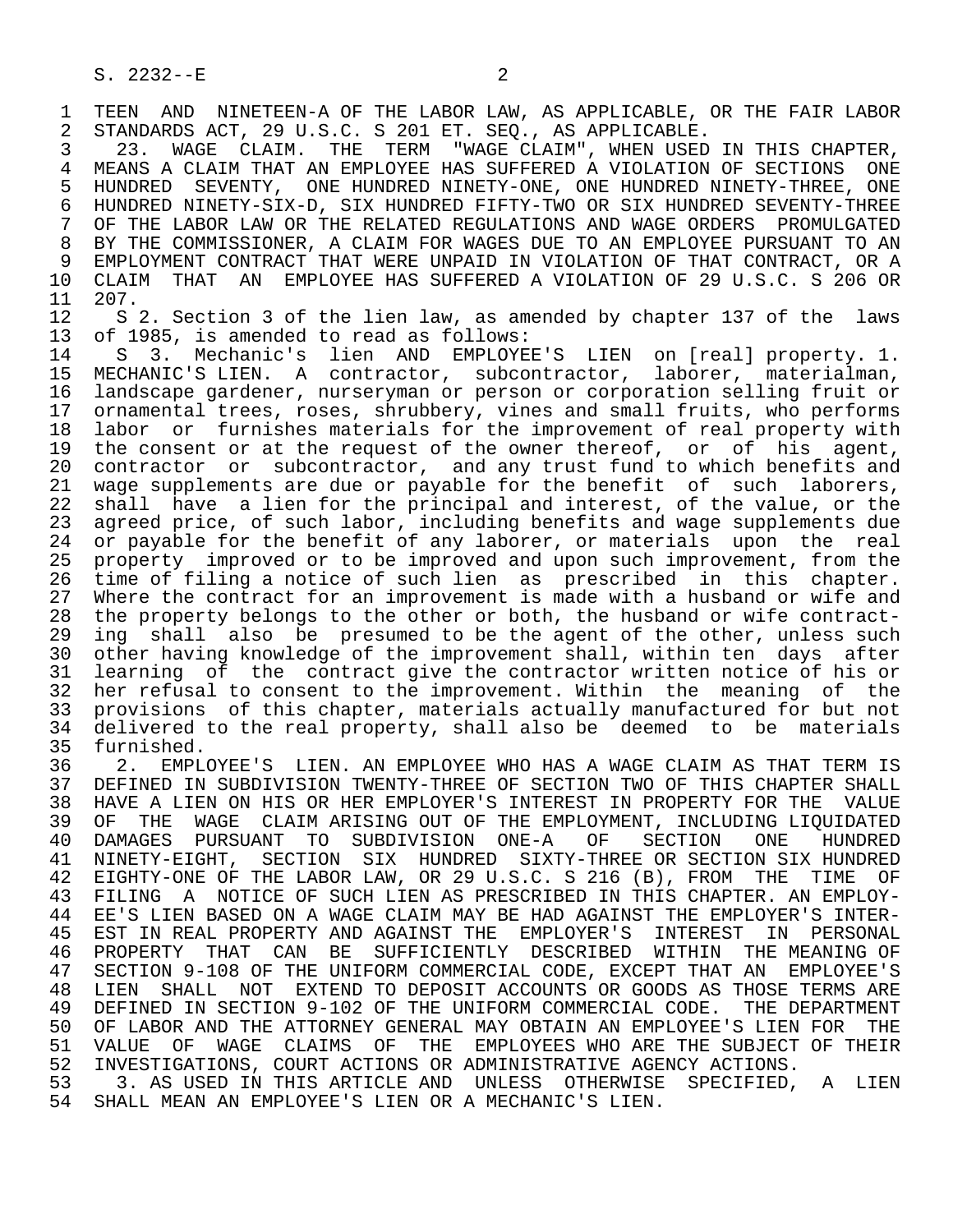1 S 3. Subdivisions 1 and 2 of section 4 of the lien law, subdivision 1<br>2 as amended by chapter 515 of the laws of 1929 and subdivision 2 as added 2 as amended by chapter 515 of the laws of 1929 and subdivision 2 as added<br>3 by chapter 704 of the laws of 1985, are amended to read as follows:

3 by chapter 704 of the laws of 1985, are amended to read as follows:<br>4 (1) [Such] A MECHANIC'S OR EMPLOYEE'S lien AND EMPLOYEE'S LIEN AG 4 (1) [Such] A MECHANIC'S OR EMPLOYEE'S lien AND EMPLOYEE'S LIEN AGAINST 5 REAL PROPERTY shall extend to the owner's right, title or interest in<br>6 the real property and improvements, existing at the time of filing the 6 the real property and improvements, existing at the time of filing the<br>7 notice of lien, or thereafter acquired, except as hereinafter in this 7 notice of lien, or thereafter acquired, except as hereinafter in this<br>8 article provided. If an owner assigns his interest in such real property 8 article provided. If an owner assigns his interest in such real property<br>8 by a general assignment for the benefit of creditors, within thirty days 9 by a general assignment for the benefit of creditors, within thirty days<br>10 prior to such filing, the lien shall extend to the interest thus 10 prior to such filing, the lien shall extend to the interest thus<br>11 assigned. If any part of the real property subjected to such lien be 11 assigned. If any part of the real property subjected to such lien be<br>12 removed by the owner or by any other person, at any time before the 12 removed by the owner or by any other person, at any time before the 13 discharge thereof, such removal shall not affect the rights of the 14 lienor, either in respect to the remaining real property, or the part so 15 removed. If labor is performed for, or materials furnished to, a<br>16 contractor or subcontractor for an improvement, the MECHANIC'S lien 16 contractor or subcontractor for an improvement, the MECHANIC'S lien<br>17 shall not be for a sum greater than the sum earned and unpaid on the 17 shall not be for a sum greater than the sum earned and unpaid on the<br>18 contract at the time of filing the notice of lien, and any sum subse-18 contract at the time of filing the notice of lien, and any sum subse-<br>19 quently earned thereon. In no case shall the owner be liable to pay by 19 quently earned thereon. In no case shall the owner be liable to pay by<br>20 reason of all MECHANIC'S liens created pursuant to this article a sum 20 reason of all MECHANIC'S liens created pursuant to this article a sum<br>21 greater than the value or agreed price of the labor and materials 21 greater than the value or agreed price of the labor and materials<br>22 remaining unpaid, at the time of filing notices of such liens, except as 22 remaining unpaid, at the time of filing notices of such liens, except as

23 hereinafter provided.<br>24 (2) [Such] A MEC 24 (2) [Such] A MECHANIC'S OR EMPLOYEE'S lien shall not extend to the<br>25 owner's right, title or interest in real property and improvements, owner's right, title or interest in real property and improvements, 26 existing at the time of filing the notice of lien if such lien arises<br>27 from the failure of a lessee of the right to explore, develop or produce 27 from the failure of a lessee of the right to explore, develop or produce<br>28 natural gas or oil, to pay for, compensate or render value for improve-28 natural gas or oil, to pay for, compensate or render value for improve-<br>29 ments made with the consent or at the request of such lessee by a 29 ments made with the consent or at the request of such lessee by a<br>30 contractor, subcontractor, materialman, equipment operator or owner, 30 contractor, subcontractor, materialman, equipment operator or owner,<br>31 landscaper, nurseryman, or person or corporation who performs labor or 31 landscaper, nurseryman, or person or corporation who performs labor or<br>32 furnishes materials for the exploration, development, or production of 32 furnishes materials for the exploration, development, or production of<br>33 oil or natural gas or otherwise improves such leased property. Such 33 oil or natural gas or otherwise improves such leased property. Such<br>34 MECHANIC'S OR EMPLOYEE'S lien shall extend to the improvements made for 34 MECHANIC'S OR EMPLOYEE'S lien shall extend to the improvements made for<br>35 the exploration, development and production of oil and natural gas, and 35 the exploration, development and production of oil and natural gas, and<br>36 the working interest held by a lessee of the right to explore, develop the working interest held by a lessee of the right to explore, develop 37 or produce oil and natural gas.<br>38 S 4. The opening paragraph o:

38 S 4. The opening paragraph of section 4-a of the lien law, as amended<br>39 by chapter 696 of the laws of 1959, is amended to read as follows: 39 by chapter 696 of the laws of 1959, is amended to read as follows:<br>40 The proceeds of any insurance which by the terms of the polic

40 The proceeds of any insurance which by the terms of the policy are<br>41 payable to the owner of real property improved, and actually received or 41 payable to the owner of real property improved, and actually received or<br>42 to be received by him because of the destruction or removal by fire or 42 to be received by him because of the destruction or removal by fire or<br>43 other casualty of an improvement on which lienors have performed labor 43 other casualty of an improvement on which lienors have performed labor<br>44 or services or for which they have furnished materials. OR UPON WHICH AN 44 or services or for which they have furnished materials, OR UPON WHICH AN 45 EMPLOYEE HAS ESTABLISHED AN EMPLOYEE'S LIEN, shall after the owner has 45 EMPLOYEE HAS ESTABLISHED AN EMPLOYEE'S LIEN, shall after the owner has 46 been reimbursed therefrom for premiums paid by him, if any, for such<br>47 insurance, be subject to liens provided by this act to the same extent insurance, be subject to liens provided by this act to the same extent 48 and in the same order of priority as the real property would have been<br>49 had such improvement not been so destroyed or removed. 49 had such improvement not been so destroyed or removed.<br>50 S 5. Subdivisions 1, 2 and 5 of section 9 of the li

50 S 5. Subdivisions 1, 2 and 5 of section 9 of the lien law, as amended<br>51 by chapter 515 of the laws of 1929, are amended to read as follows: 51 by chapter 515 of the laws of 1929, are amended to read as follows:<br>52 1. The name OF THE LIENOR, and EITHER THE residence of the lieno

52 1. The name OF THE LIENOR, and EITHER THE residence of the lienor OR<br>53 THE NAME AND BUSINESS ADDRESS OF THE LIENOR'S ATTORNEY, IF ANY; and if 53 THE NAME AND BUSINESS ADDRESS OF THE LIENOR'S ATTORNEY, IF ANY; and if<br>54 the lienor is a partnership or a corporation, the business address of 54 the lienor is a partnership or a corporation, the business address of<br>55 such firm, or corporation, the names of partners and principal place of such firm, or corporation, the names of partners and principal place of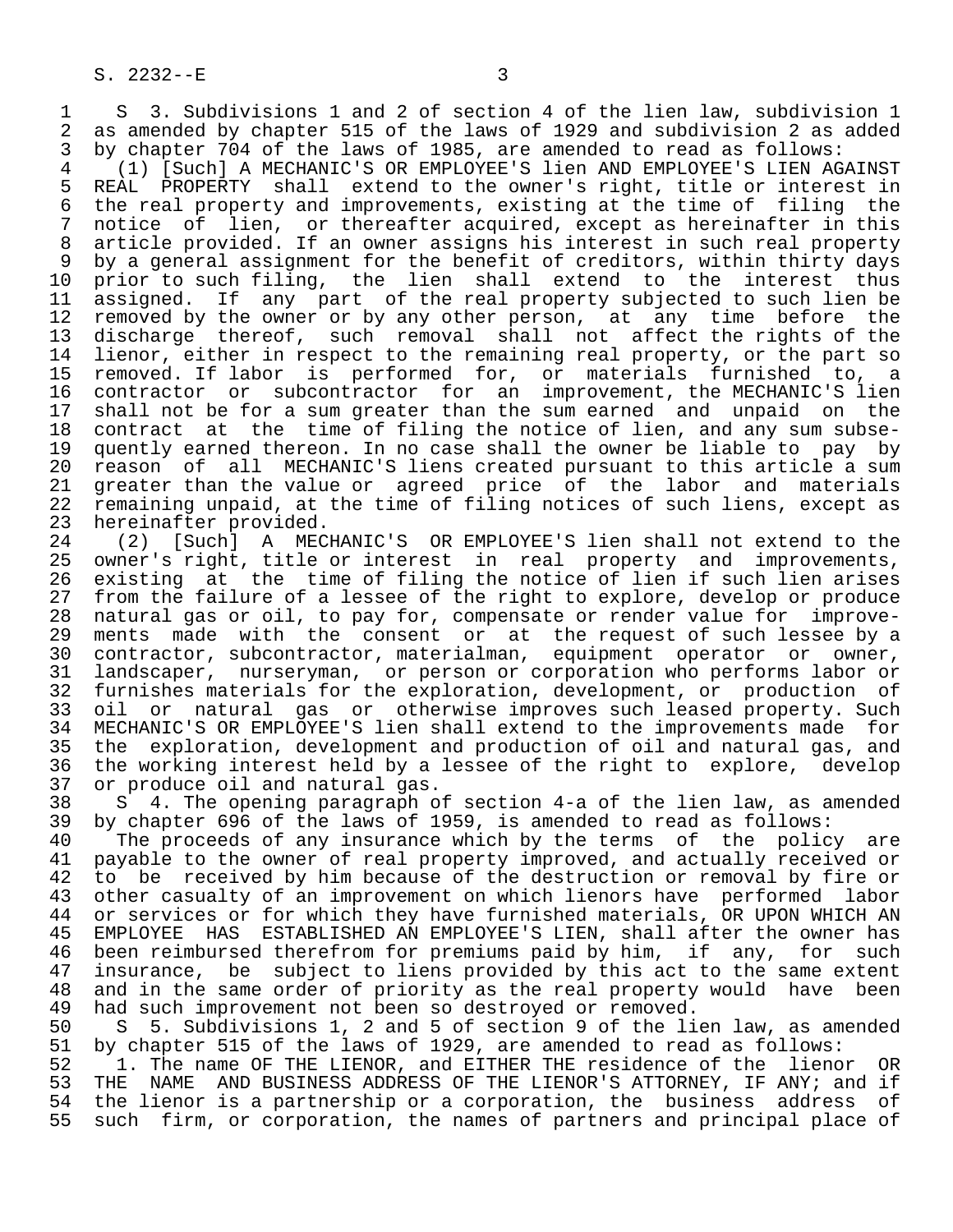1 business, and if a foreign corporation, its principal place of business<br>2 within the state. 2 within the state.<br>3 2. The name of 3 2. The name of the owner of the [real] property against whose interest<br>4 therein a lien is claimed, and the interest of the owner as far as known 4 therein a lien is claimed, and the interest of the owner as far as known<br>5 to the lienor. 5 to the lienor.<br>6 5. The amoun 6 5. The amount unpaid to the lienor for such labor or materials, OR THE<br>7 AMOUNT OF THE WAGE CLAIM IF A WAGE CLAIM IS THE BASIS FOR ESTABLISHMENT 7 AMOUNT OF THE WAGE CLAIM IF A WAGE CLAIM IS THE BASIS FOR ESTABLISHMENT 8 OF THE LIEN. 8 OF THE LIEN.<br>9 S 6. Subdi 9 S 6. Subdivision 1 of section 10 of the lien law, as amended by chap-<br>10 ter 367 of the laws of 2011, is amended to read as follows: 10 ter 367 of the laws of 2011, is amended to read as follows: 11 1. (A) Notice of MECHANIC'S lien may be filed at any time during the<br>12 progress of the work and the furnishing of the materials, or, within progress of the work and the furnishing of the materials, or, within 13 eight months after the completion of the contract, or the final perform-<br>14 ance of the work, or the final furnishing of the materials, dating from ance of the work, or the final furnishing of the materials, dating from 15 the last item of work performed or materials furnished; provided, howev-<br>16 er, that where the improvement is related to real property improved or 16 er, that where the improvement is related to real property improved or<br>17 to be improved with a single family dwelling, the notice of MECHANIC'S 17 to be improved with a single family dwelling, the notice of MECHANIC'S<br>18 lien may be filed at any time during the progress of the work and the 18 lien may be filed at any time during the progress of the work and the<br>19 furnishing of the materials, or, within four months after the completion 19 furnishing of the materials, or, within four months after the completion<br>20 of the contract, or the final performance of the work, or the final 20 of the contract, or the final performance of the work, or the final 21 furnishing of the materials, dating from the last item of work performed 22 or materials furnished; and provided further where the notice of MECHAN-<br>23 IC'S lien is for retainage, the notice of MECHANIC'S lien may be filed 23 IC'S lien is for retainage, the notice of MECHANIC'S lien may be filed 24 within ninety days after the date the retainage was due to be released;<br>25 except that in the case of a MECHANIC'S lien by a real estate broker, except that in the case of a MECHANIC'S lien by a real estate broker, 26 the notice of MECHANIC'S lien may be filed only after the performance of 27 the brokerage services and execution of lease by both lessor and lessee<br>28 and only if a copy of the alleged written agreement of employment or 28 and only if a copy of the alleged written agreement of employment or<br>29 compensation is annexed to the notice of lien, provided that where the 29 compensation is annexed to the notice of lien, provided that where the<br>20 payment pursuant to the written agreement of employment or compensation 30 payment pursuant to the written agreement of employment or compensation<br>31 is to be made in installments, then a notice of lien may be filed within 31 is to be made in installments, then a notice of lien may be filed within<br>32 eight months after the final payment is due, but in no event later than 32 eight months after the final payment is due, but in no event later than<br>33 a date five years after the first payment was made. For purposes of this 33 a date five years after the first payment was made. For purposes of this<br>34 section, the term "single family dwelling" shall not include a dwelling 34 section, the term "single family dwelling" shall not include a dwelling<br>35 unit which is a part of a subdivision that has been filed with a munici-35 unit which is a part of a subdivision that has been filed with a munici-<br>36 pality in which the subdivision is located when at the time the lien is pality in which the subdivision is located when at the time the lien is 37 filed, such property in the subdivision is owned by the developer for 38 purposes other than his personal residence. For purposes of this 39 section, "developer" shall mean and include any private individual, 40 partnership, trust or corporation which improves two or more parcels of<br>41 real property with single family dwellings pursuant to a common scheme 41 real property with single family dwellings pursuant to a common scheme<br>42 or plan. [The] 42 or plan. [The]<br>43 (B) NOTICE 43 (B) NOTICE OF EMPLOYEE'S LIEN MAY BE FILED AT ANY TIME NOT LATER THAN<br>44 SIX YEARS FOLLOWING THE END OF THE EMPLOYMENT GIVING RISE TO THE WAGE 44 SIX YEARS FOLLOWING THE END OF THE EMPLOYMENT GIVING RISE TO THE WAGE 45 CLAIM. CLAIM. 46 (C) A notice of lien, OTHER THAN FOR A LIEN ON PERSONAL PROPERTY, must<br>47 be filed in the clerk's office of the county where the property is sitube filed in the clerk's office of the county where the property is situ-48 ated. If such property is situated in two or more counties, the notice<br>49 of lien shall be filed in the office of the clerk of each of such coun-49 of lien shall be filed in the office of the clerk of each of such coun-<br>50 ties. The county clerk of each county shall provide and keep a book to 50 ties. The county clerk of each county shall provide and keep a book to<br>51 be called the "lien docket," which shall be suitably ruled in columns be called the "lien docket," which shall be suitably ruled in columns<br>headed "owners," "lienors," "lienor's attorney," "property," "amount," 52 headed "owners," "lienors," "lienor's attorney," "property," "amount,"<br>53 "time of filing," "proceedings had," in each of which he shall enter the 53 "time of filing," "proceedings had," in each of which he shall enter the<br>54 particulars of the notice, properly belonging therein. The date, hour 54 particulars of the notice, properly belonging therein. The date, hour<br>55 and minute of the filing of each notice of lien shall be entered in the 55 and minute of the filing of each notice of lien shall be entered in the<br>56 proper column. Except where the county clerk maintains a block index, proper column. Except where the county clerk maintains a block index,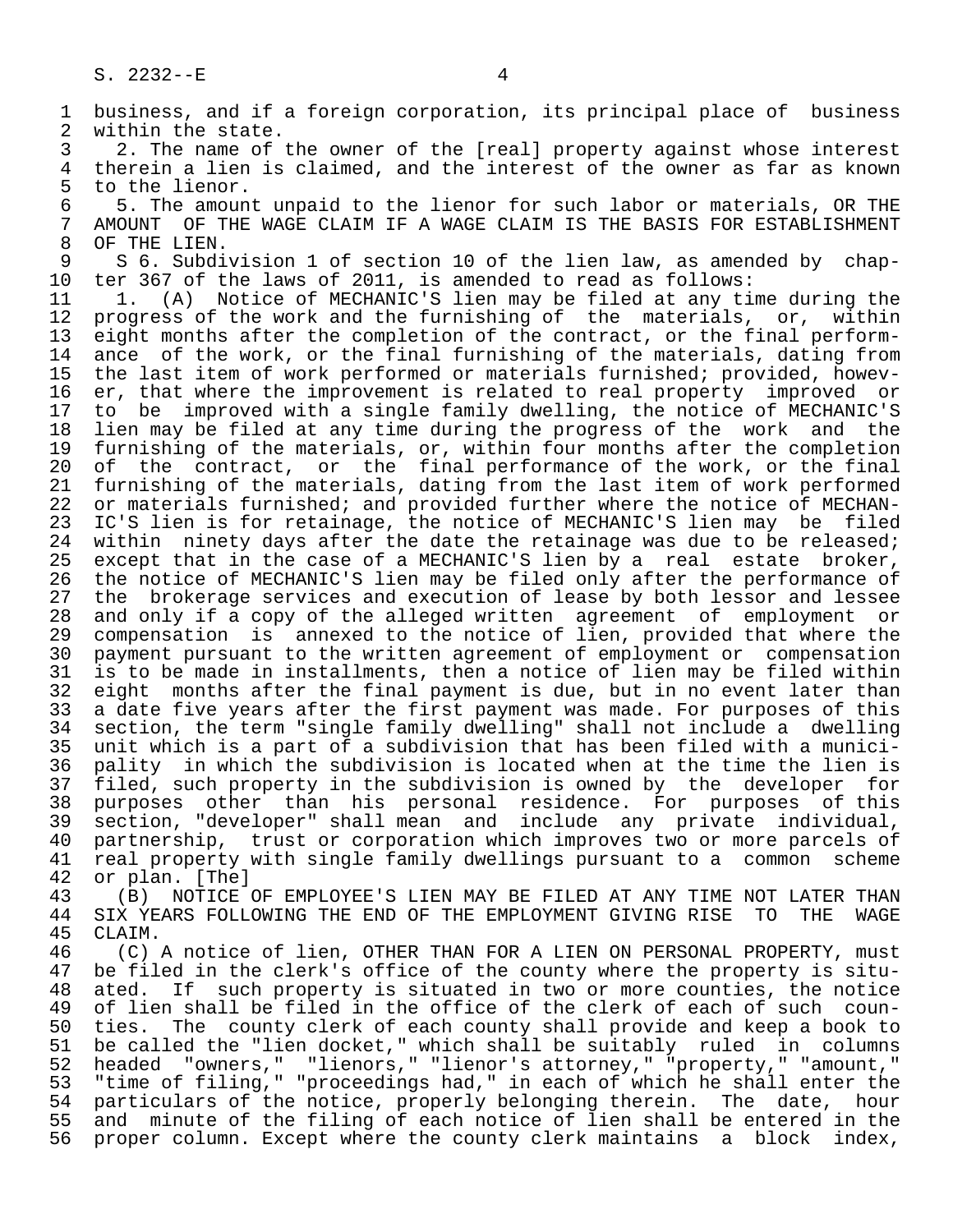1 the names of the owners shall be arranged in such book in alphabetical<br>2 order. The validity of the lien and the right to file a notice thereof 2 order. The validity of the lien and the right to file a notice thereof<br>3 shall not be affected by the death of the owner before notice of the shall not be affected by the death of the owner before notice of the 4 lien is filed. A NOTICE OF EMPLOYEE'S LIEN ON PERSONAL PROPERTY MUST BE<br>5 FILED, TOGETHER WITH A FINANCING STATEMENT, IN THE FILING OFFICE AS SET 5 FILED, TOGETHER WITH A FINANCING STATEMENT, IN THE FILING OFFICE AS SET<br>6 FORTH IN SECTION 9-501 OF THE UNIFORM COMMERCIAL CODE.

 6 FORTH IN SECTION 9-501 OF THE UNIFORM COMMERCIAL CODE. 7 S 7. Section 11 of the lien law, as amended by chapter 147 of the laws<br>8 of 1996, is amended to read as follows: 8 of 1996, is amended to read as follows:<br>9 S 11. Service of copy of notice of li

9 S 11. Service of copy of notice of lien. 1. Within five days before<br>10 or thirty days after filing the notice of A MECHANIC'S lien, the lienor 10 or thirty days after filing the notice of A MECHANIC'S lien, the lienor<br>11 shall serve a copy of such notice upon the owner, if a natural person, 11 shall serve a copy of such notice upon the owner, if a natural person,<br>12 (a) by delivering the same to him personally, or if the owner cannot be 12 (a) by delivering the same to him personally, or if the owner cannot be 13 found, to his agent or attorney, or (b) by leaving it at his last known 13 found, to his agent or attorney, or (b) by leaving it at his last known<br>14 place of residence in the city or town in which the real property or place of residence in the city or town in which the real property or 15 some part thereof is situated, with a person of suitable age and<br>16 discretion, or (c) by registered or certified mail addressed to his last 16 discretion, or (c) by registered or certified mail addressed to his last<br>17 known place of residence, or (d) if such owner has no such residence in 17 known place of residence, or (d) if such owner has no such residence in<br>18 such city or town, or cannot be found, and he has no agent or attorney, 18 such city or town, or cannot be found, and he has no agent or attorney,<br>19 by affixing a copy thereof conspicuously on such property, between the 19 by affixing a copy thereof conspicuously on such property, between the<br>20 hours of nine o'clock in the forenoon and four o'clock in the afternoon; 20 hours of nine o'clock in the forenoon and four o'clock in the afternoon;<br>21 if the owner be a corporation, said service shall be made (i) by deliv-21 if the owner be a corporation, said service shall be made (i) by deliv-<br>22 ering such copy to and leaving the same with the president, vice-presi-22 ering such copy to and leaving the same with the president, vice-presi-<br>23 dent, secretary or clerk to the corporation, the cashier, treasurer or a dent, secretary or clerk to the corporation, the cashier, treasurer or a 24 director or managing agent thereof, personally, within the state, or<br>25 (ii) if such officer cannot be found within the state by affixing a copy (ii) if such officer cannot be found within the state by affixing a copy 26 thereof conspicuously on such property between the hours of nine o'clock<br>27 in the forenoon and four o'clock in the afternoon, or (iii) by regis-27 in the forenoon and four o'clock in the afternoon, or (iii) by regis-<br>28 tered or certified mail addressed to its last known place of business. 28 tered or certified mail addressed to its last known place of business.<br>29 Failure to file proof of such a service with the county clerk within 29 Failure to file proof of such a service with the county clerk within<br>20 thirty-five days after the notice of lien is filed shall terminate the 30 thirty-five days after the notice of lien is filed shall terminate the<br>31 notice as a lien. Until service of the notice has been made, as above 31 notice as a lien. Until service of the notice has been made, as above<br>32 provided, an owner, without knowledge of the lien, shall be protected in 32 provided, an owner, without knowledge of the lien, shall be protected in<br>33 any payment made in good faith to any contractor or other person claim-33 any payment made in good faith to any contractor or other person claim-

34 ing a lien.<br>35 2. WITHI 35 2. WITHIN FIVE DAYS BEFORE OR THIRTY DAYS AFTER FILING THE NOTICE OF<br>36 AN EMPLOYEE'S LIEN, THE LIENOR SHALL SERVE A COPY OF SUCH NOTICE UPON 36 AN EMPLOYEE'S LIEN, THE LIENOR SHALL SERVE A COPY OF SUCH NOTICE UPON 37 THE EMPLOYER, IF A NATURAL PERSON, (A) BY DELIVERING THE SAME TO HIM<br>38 PERSONALLY, OR IF THE EMPLOYER CANNOT BE FOUND, TO HIS AGENT OR ATTOR-38 PERSONALLY, OR IF THE EMPLOYER CANNOT BE FOUND, TO HIS AGENT OR ATTOR-<br>39 NEY, OR (B) BY LEAVING IT AS HIS LAST KNOWN PLACE OF RESIDENCE OR BUSI-39 NEY, OR (B) BY LEAVING IT AS HIS LAST KNOWN PLACE OF RESIDENCE OR BUSI-<br>40 NESS, WITH A PERSON OF SUITABLE AGE AND DISCRETION, OR (C) BY REGISTERED 40 NESS, WITH A PERSON OF SUITABLE AGE AND DISCRETION, OR (C) BY REGISTERED<br>41 OR CERTIFIED MAIL ADDRESSED TO HIS LAST KNOWN PLACE OF RESIDENCE OR 41 OR CERTIFIED MAIL ADDRESSED TO HIS LAST KNOWN PLACE OF RESIDENCE OR<br>42 BUSINESS, OR (D) IF SUCH EMPLOYER OWNS REAL PROPERTY, BY AFFIXING A COPY 42 BUSINESS, OR (D) IF SUCH EMPLOYER OWNS REAL PROPERTY, BY AFFIXING A COPY<br>43 THEREOF CONSPICUOUSLY ON SUCH PROPERTY, BETWEEN THE HOURS OF NINE 43 THEREOF CONSPICUOUSLY ON SUCH PROPERTY, BETWEEN THE HOURS OF NINE<br>44 O'CLOCK IN THE FORENOON AND FOUR O'CLOCK IN THE AFTERNOON. THE LIENOR 44 O'CLOCK IN THE FORENOON AND FOUR O'CLOCK IN THE AFTERNOON. THE LIENOR<br>45 ALSO SHALL, WITHIN THIRTY DAYS AFTER FILING THE NOTICE OF EMPLOYEE'S THIRTY DAYS AFTER FILING THE NOTICE OF EMPLOYEE'S 46 LIEN, AFFIX A COPY THEREOF CONSPICUOUSLY ON THE REAL PROPERTY IDENTIFIED<br>47 IN THE NOTICE OF EMPLOYEE'S LIEN, BETWEEN THE HOURS OF NINE O'CLOCK IN IN THE NOTICE OF EMPLOYEE'S LIEN, BETWEEN THE HOURS OF NINE O'CLOCK IN 48 THE FORENOON AND FOUR O'CLOCK IN THE AFTERNOON. IF THE EMPLOYER BE A<br>49 CORPORATION, SAID SERVICE SHALL BE MADE (I) BY DELIVERING SUCH COPY TO 49 CORPORATION, SAID SERVICE SHALL BE MADE (I) BY DELIVERING SUCH COPY TO<br>50 AND LEAVING THE SAME WITH THE PRESIDENT, VICE-PRESIDENT, SECRETARY OR 50 AND LEAVING THE SAME WITH THE PRESIDENT, VICE-PRESIDENT, SECRETARY OR<br>51 CLERK TO THE CORPORATION, THE CASHIER, TREASURER OR A DIRECTOR OR MANAG-51 CLERK TO THE CORPORATION, THE CASHIER, TREASURER OR A DIRECTOR OR MANAG-<br>52 ING AGENT THEREOF, PERSONALLY, WITHIN THE STATE, OR (II) IF SUCH OFFICER 52 ING AGENT THEREOF, PERSONALLY, WITHIN THE STATE, OR (II) IF SUCH OFFICER<br>53 CANNOT BE FOUND WITHIN THE STATE BY AFFIXING A COPY THEREOF CONSPICUOUS-53 CANNOT BE FOUND WITHIN THE STATE BY AFFIXING A COPY THEREOF CONSPICUOUS-<br>54 LY ON SUCH PROPERTY BETWEEN THE HOURS OF NINE O'CLOCK IN THE FORENOON 54 LY ON SUCH PROPERTY BETWEEN THE HOURS OF NINE O'CLOCK IN THE FORENOON<br>55 AND FOUR O'CLOCK IN THE AFTERNOON, OR (III) BY REGISTERED OR CERTIFIED 55 AND FOUR O'CLOCK IN THE AFTERNOON, OR (III) BY REGISTERED OR CERTIFIED<br>56 MAIL ADDRESSED TO ITS LAST KNOWN PLACE OF BUSINESS, OR (IV) BY DELIVERY MAIL ADDRESSED TO ITS LAST KNOWN PLACE OF BUSINESS, OR (IV) BY DELIVERY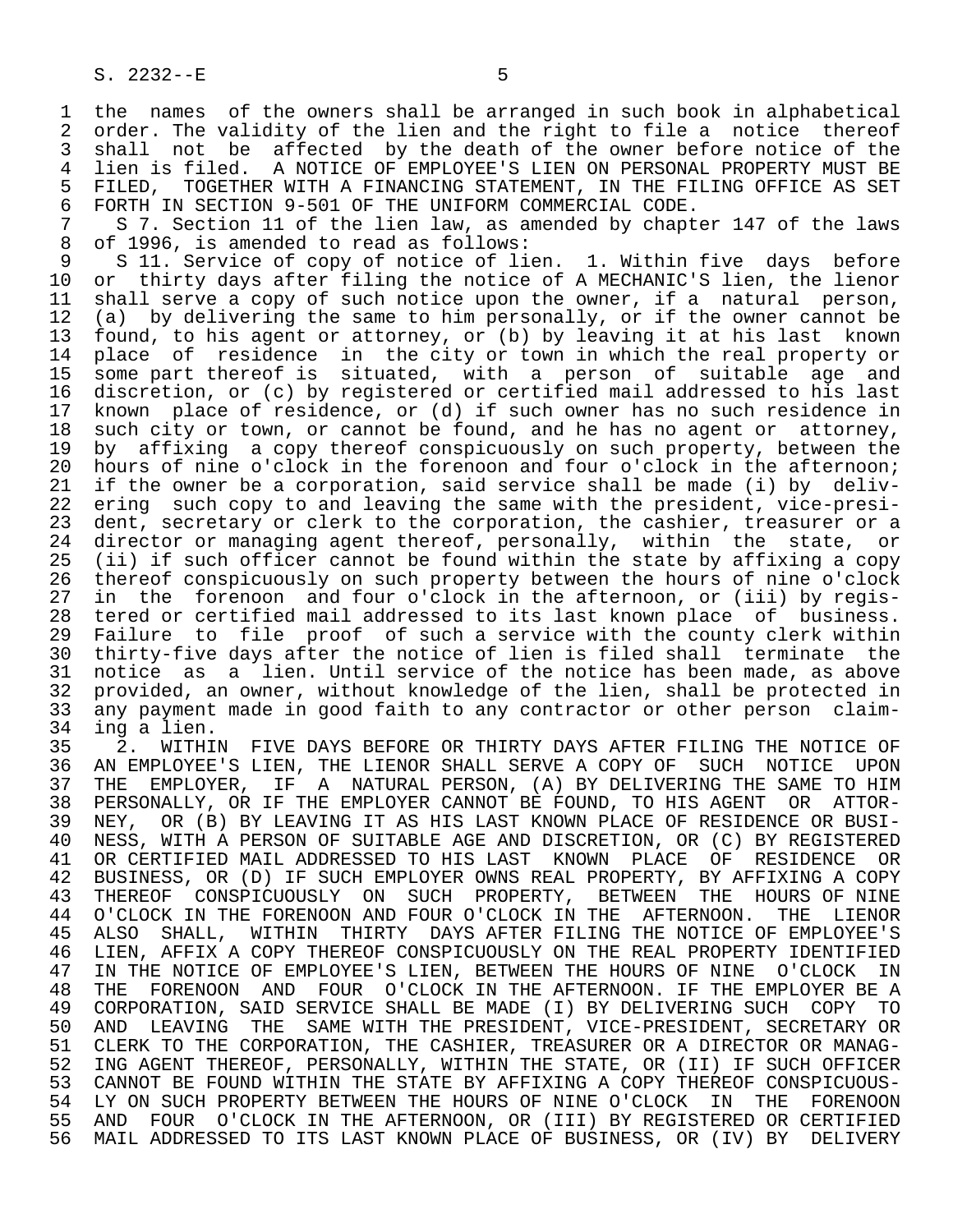1 TO THE SECRETARY OF THE DEPARTMENT OF STATE IN THE SAME MANNER AS<br>2 REOUIRED BY SUBPARAGRAPH ONE OF PARAGRAPH (B) OF SECTION THREE HUNDRED 2 REQUIRED BY SUBPARAGRAPH ONE OF PARAGRAPH (B) OF SECTION THREE HUNDRED<br>3 SIX OF THE BUSINESS CORPORATION LAW. FAILURE TO FILE PROOF OF SUCH A 3 SIX OF THE BUSINESS CORPORATION LAW. FAILURE TO FILE PROOF OF SUCH A<br>4 SERVICE WITH THE COUNTY CLERK WITHIN THIRTY-FIVE DAYS AFTER THE NOTICE 4 SERVICE WITH THE COUNTY CLERK WITHIN THIRTY-FIVE DAYS AFTER THE NOTICE<br>5 OF LIEN IS FILED SHALL TERMINATE THE NOTICE AS A LIEN. UNTIL SERVICE OF 5 OF LIEN IS FILED SHALL TERMINATE THE NOTICE AS A LIEN. UNTIL SERVICE<br>6 THE NOTICE HAS BEEN MADE, AS ABOVE PROVIDED, AN OWNER, WITHOUT KNOWL 6 THE NOTICE HAS BEEN MADE, AS ABOVE PROVIDED, AN OWNER, WITHOUT KNOWLEDGE<br>7 OF THE LIEN, SHALL BE PROTECTED IN ANY PAYMENT MADE IN GOOD FAITH TO ANY 7 OF THE LIEN, SHALL BE PROTECTED IN ANY PAYMENT MADE IN GOOD FAITH TO ANY SANTER PERSON CLAIMING A LIEN. 8 OTHER PERSON CLAIMING A LIEN.<br>9 S 8. Section 11-b of the

9 S 8. Section 11-b of the lien law, as amended by chapter 147 of the<br>10 laws of 1996, is amended to read as follows: 10 laws of 1996, is amended to read as follows:<br>11 S 11-b. Copy of notice of MECHANIC'S lien

11 S 11-b. Copy of notice of MECHANIC'S lien to a contractor or subcon-<br>12 tractor. Within five days before or thirty days after filing a notice 12 tractor. Within five days before or thirty days after filing a notice<br>13 of MECHANIC'S lien in accordance with section ten of this chapter or the 13 of MECHANIC'S lien in accordance with section ten of this chapter or the<br>14 filing of an amendment of notice of MECHANIC'S lien in accordance with filing of an amendment of notice of MECHANIC'S lien in accordance with 15 section twelve-a of this [chapter] ARTICLE the lienor shall serve a copy<br>16 of such notice or amendment by certified mail on the contractor, subcon-16 of such notice or amendment by certified mail on the contractor, subcon-<br>17 tractor, assignee or legal representative for whom he was emploved or to 17 tractor, assignee or legal representative for whom he was employed or to<br>18 whom he furnished materials or if the lienor is a contractor or subcon-18 whom he furnished materials or if the lienor is a contractor or subcon-<br>19 tractor to the person, firm or corporation with whom the contract was 19 tractor to the person, firm or corporation with whom the contract was<br>20 made. A lienor having a direct contractual relationship with a subcon-20 made. A lienor having a direct contractual relationship with a subcon-<br>21 tractor or a sub-subcontractor but not with a contractor shall also 21 tractor or a sub-subcontractor but not with a contractor shall also<br>22 serve a copy of such notice or amendment by certified mail to the serve a copy of such notice or amendment by certified mail to the 23 contractor. Failure to file proof of such a service with the county 24 clerk within thirty-five days after the notice of lien is filed shall<br>25 terminate the notice as a lien. Any lienor, or a person acting on behalf terminate the notice as a lien. Any lienor, or a person acting on behalf 26 of a lienor, who fails to serve a copy of the notice of MECHANIC'S lien<br>27 as required by this section shall be liable for reasonable attorney's 27 as required by this section shall be liable for reasonable attorney's<br>28 fees, costs and expenses, as determined by the court, incurred in 28 fees, costs and expenses, as determined by the court, incurred in<br>29 obtaining such copy. 29 obtaining such copy.<br>30 S 9. Subdivision

30 S 9. Subdivision 1 of section 12-a of the lien law, as amended by<br>31 chapter 1048 of the laws of 1971, is amended to read as follows: 31 chapter 1048 of the laws of 1971, is amended to read as follows:<br>32 1. Within sixty days after the original filing, a lienor may a

32 1. Within sixty days after the original filing, a lienor may amend his<br>33 lien upon twenty days notice to existing lienors, mortgagees and the 33 lien upon twenty days notice to existing lienors, mortgagees and the<br>34 owner, provided that no action or proceeding to enforce or cancel the 34 owner, provided that no action or proceeding to enforce or cancel the<br>35 mechanics' lien OR EMPLOYEE'S LIEN has been brought in the interim. 35 mechanics' lien OR EMPLOYEE'S LIEN has been brought in the interim,<br>36 where the purpose of the amendment is to reduce the amount of the lien, where the purpose of the amendment is to reduce the amount of the lien, 37 except the question of wilful exaggeration shall survive such amendment.<br>38 S 10. Subdivision 1 of section 13 of the lien law, as amended by chap-38 S 10. Subdivision 1 of section 13 of the lien law, as amended by chap-<br>39 ter 878 of the laws of 1947, is amended to read as follows: 39 ter 878 of the laws of 1947, is amended to read as follows:<br>40 (1) [A] AN EMPLOYEE'S LIEN, OR A lien for materials furni

40 (1) [A] AN EMPLOYEE'S LIEN, OR A lien for materials furnished or labor<br>41 performed in the improvement of real property, shall have priority over 41 performed in the improvement of real property, shall have priority over<br>42 a convevance, mortgage, judgment or other claim against such property 42 a conveyance, mortgage, judgment or other claim against such property<br>43 not recorded, docketed or filed at the time of the filing of the notice 43 not recorded, docketed or filed at the time of the filing of the notice<br>44 of such lien, except as hereinafter in this chapter provided; over 44 of such lien, except as hereinafter in this chapter provided; over<br>45 advances made upon any mortgage or other encumbrance thereon after such advances made upon any mortgage or other encumbrance thereon after such 46 filing, except as hereinafter in this article provided; and over the<br>47 claim of a creditor who has not furnished materials or performed labor 47 claim of a creditor who has not furnished materials or performed labor<br>48 upon such property, if such property has been assigned by the owner by a 48 upon such property, if such property has been assigned by the owner by a<br>49 general assignment for the benefit of creditors, within thirty days 49 general assignment for the benefit of creditors, within thirty days 50 before the filing of either of such notices; and also over an attachment 51 hereafter issued or a money judgment hereafter recovered upon a claim,<br>52 which, in whole or in part, was not for materials furnished, labor which, in whole or in part, was not for materials furnished, labor 53 performed or moneys advanced for the improvement of such real property;<br>54 and over any claim or lien acquired in any proceedings upon such judgand over any claim or lien acquired in any proceedings upon such judg- 55 ment. Such liens shall also have priority over advances made upon a 56 contract by an owner for an improvement of real property which contains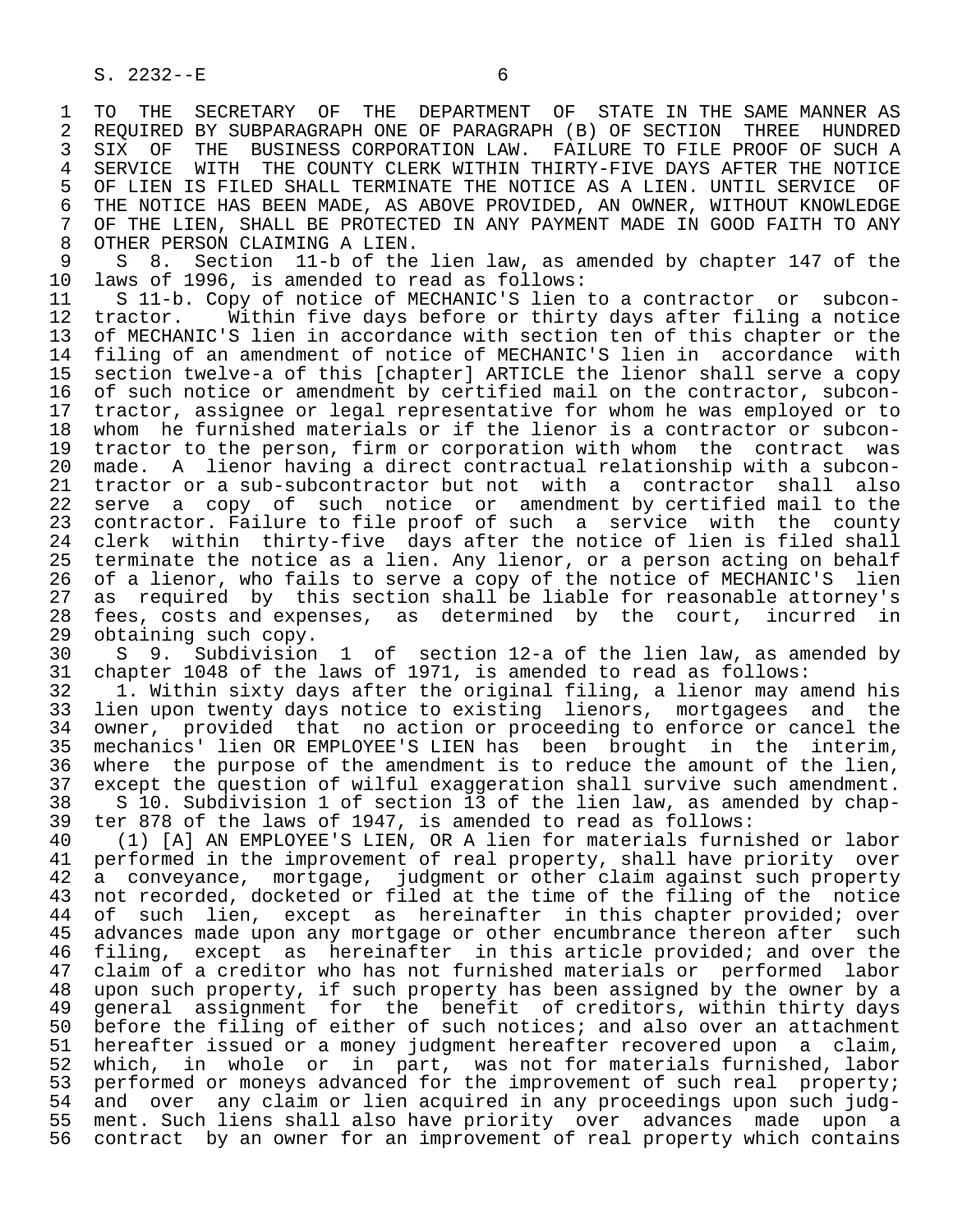1 an option to the contractor, his successor or assigns to purchase the<br>2 property, if such advances were made after the time when the labor began 2 property, if such advances were made after the time when the labor began<br>3 or the first item of material was furnished, as stated in the notice of 3 or the first item of material was furnished, as stated in the notice of 3 ich is the notice of 4 ich is the notice of 4 ich is the notice of 4 ich is the notice of  $\mu$ 4 lien. If several buildings are demolished, erected, altered or repaired,<br>5 or several pieces or parcels of real property are improved, under one 5 or several pieces or parcels of real property are improved, under one<br>6 contract, and there are conflicting liens thereon, each lienor shall 6 contract, and there are conflicting liens thereon, each lienor shall<br>7 have priority upon the particular part of the real property or upon the 7 have priority upon the particular part of the real property or upon the<br>8 particular building or premises where his labor is performed or his 8 particular building or premises where his labor is performed or his<br>9 materials are used. Persons shall have no priority on account of the 9 materials are used. Persons shall have no priority on account of the<br>10 time of filing their respective notices of liens, but all liens shall be 10 time of filing their respective notices of liens, but all liens shall be<br>11 on a parity except as hereinafter in section fifty-six of this chapter 11 on a parity except as hereinafter in section fifty-six of this chapter<br>12 provided; and except that in all cases laborers for daily or weekly 12 provided; and except that in all cases laborers for daily or weekly 13 wages WITH A MECHANIC'S LIEN, AND EMPLOYEES WITH AN EMPLOYEE'S LIEN, 14 shall have preference over all other claimants under this article.<br>15 S 11. Section 17 of the lien law, as amended by chapter 324

15 S 11. Section 17 of the lien law, as amended by chapter 324 of the 16 loss of the 16 loss to low is amended to read as follows: 16 laws of 2000, is amended to read as follows:<br>17 S 17, Duration of lien, 1, (A) No MECHANIC

17 S 17. Duration of lien. 1. (A) No MECHANIC'S lien specified in this<br>18 article shall be a lien for a longer period than one year after the 18 article shall be a lien for a longer period than one year after the<br>19 notice of lien has been filed, unless within that time an action is 19 notice of lien has been filed, unless within that time an action is<br>20 commenced to foreclose the lien, and a notice of the pendency of such 20 commenced to foreclose the lien, and a notice of the pendency of such<br>21 action, whether in a court of record or in a court not of record, is 21 action, whether in a court of record or in a court not of record, is<br>22 filed with the county clerk of the county in which the notice of lien is 22 filed with the county clerk of the county in which the notice of lien is<br>23 filed, containing the names of the parties to the action, the object of 23 filed, containing the names of the parties to the action, the object of 24 the action, a brief description of the real property affected thereby. 24 the action, a brief description of the real property affected thereby,<br>25 and the time of filing the notice of lien; or unless an extension to and the time of filing the notice of lien; or unless an extension to 26 such lien, except for a lien on real property improved or to be improved 27 with a single family dwelling, is filed with the county clerk of the<br>28 county in which the notice of lien is filed within one year from the 28 county in which the notice of lien is filed within one year from the<br>29 filing of the original notice of lien, continuing such lien and such 29 filing of the original notice of lien, continuing such lien and such<br>20 lien shall be redocketed as of the date of filing such extension. Such 30 lien shall be redocketed as of the date of filing such extension. Such<br>31 extension shall contain the names of the lienor and the owner of the 31 extension shall contain the names of the lienor and the owner of the<br>32 real property against whose interest therein such lien is claimed, a 32 real property against whose interest therein such lien is claimed, a<br>33 brief description of the real property affected by such lien, the amount 33 brief description of the real property affected by such lien, the amount<br>34 of such lien, and the date of filing the notice of lien. No lien shall 34 of such lien, and the date of filing the notice of lien. No lien shall<br>35 be continued by such extension for more than one year from the filing 35 be continued by such extension for more than one year from the filing<br>36 thereof. In the event an action is not commenced to foreclose the lien thereof. In the event an action is not commenced to foreclose the lien 37 within such extended period, such lien shall be extinguished unless an 38 order be granted by a court of record or a judge or justice<br>39 continuing such lien, and such lien shall be redocketed as of 39 continuing such lien, and such lien shall be redocketed as of the date<br>40 of granting such order and a statement made that such lien is continued 40 of granting such order and a statement made that such lien is continued<br>41 by virtue of such order. A lien on real property improved or to be 41 by virtue of such order. A lien on real property improved or to be<br>42 improved with a single family dwelling may only be extended by an order 42 improved with a single family dwelling may only be extended by an order<br>43 of a court of record, or a judge or justice thereof. No lien shall be 43 of a court of record, or a judge or justice thereof. No lien shall be<br>44 continued by court order for more than one year from the granting there-44 continued by court order for more than one year from the granting there-<br>45 of, but a new order and entry may be made in each of two successive of, but a new order and entry may be made in each of two successive 46 years. If a lienor is made a party defendant in an action to enforce<br>47 another lien, and the plaintiff or such defendant has filed a notice of another lien, and the plaintiff or such defendant has filed a notice of 48 the pendency of the action within the time prescribed in this section,<br>49 the lien of such defendant is thereby continued. Such action shall be 49 the lien of such defendant is thereby continued. Such action shall be<br>50 deemed an action to enforce the lien of such defendant lienor. The fail- 50 deemed an action to enforce the lien of such defendant lienor. The fail- 51 ure to file a notice of pendency of action shall not abate the action as<br>52 to any person liable for the payment of the debt specified in the notice 52 to any person liable for the payment of the debt specified in the notice<br>53 of lien, and the action may be prosecuted to judgment against such 53 of lien, and the action may be prosecuted to judgment against such<br>54 person. The provisions of this section in regard to continuing liens 54 person. The provisions of this section in regard to continuing liens<br>55 shall apply to liens discharged by deposit or by order on the filing of shall apply to liens discharged by deposit or by order on the filing of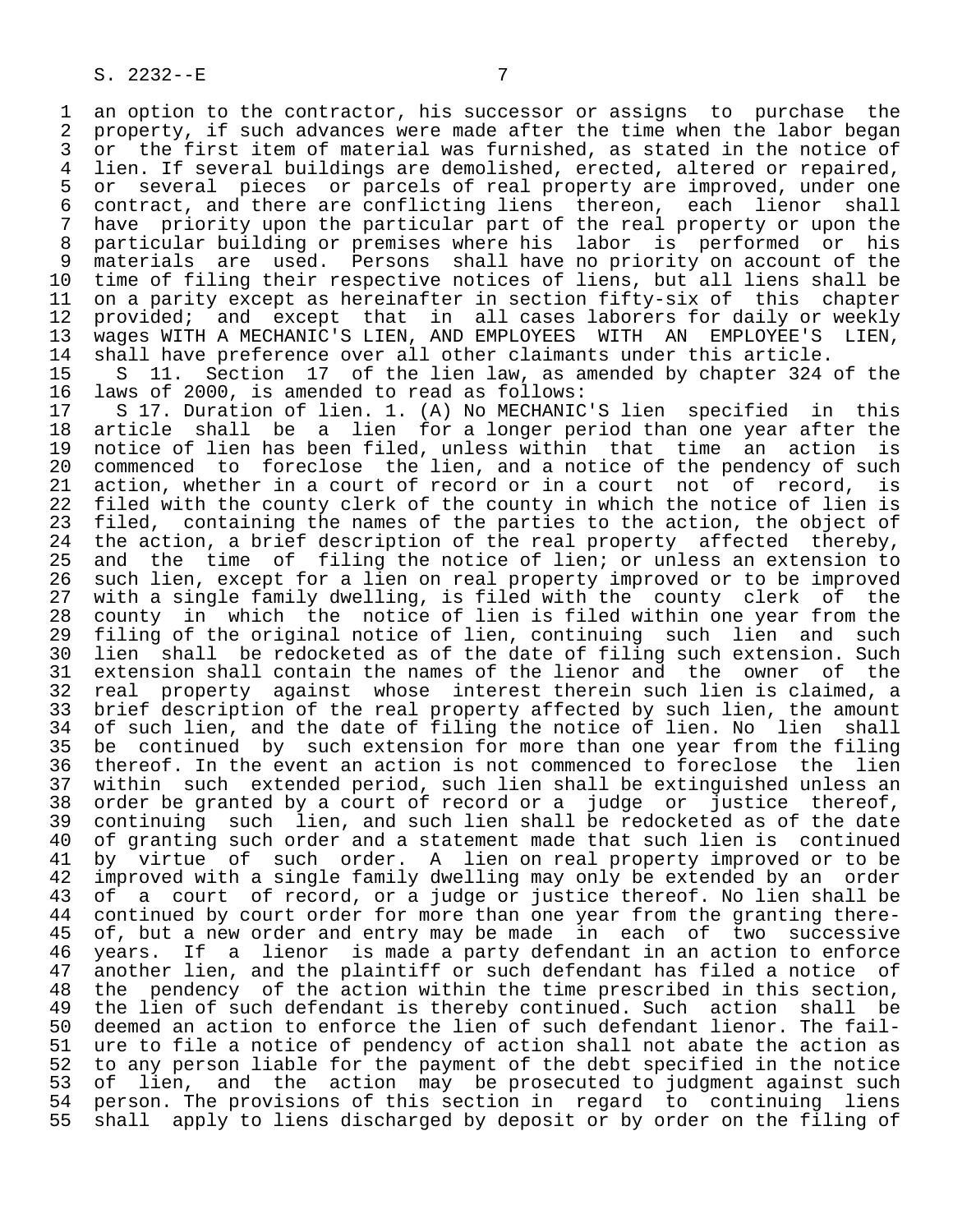1 an undertaking. Where a lien is discharged by deposit or by order, a<br>2 notice of pendency of action shall not be filed. 2 notice of pendency of action shall not be filed.<br>3 (B) A lien, the duration of which has been ext

(B) A lien, the duration of which has been extended by the filing of a 4 notice of the pendency of an action as above provided, shall neverthe-<br>5 less terminate as a lien after such notice has been canceled as provided 5 less terminate as a lien after such notice has been canceled as provided<br>6 in section sixty-five hundred fourteen of the civil practice law and 6 in section sixty-five hundred fourteen of the civil practice law and rules or has ceased to be effective as constructive notice as provided 8 in section sixty-five hundred thirteen of the civil practice law and<br>9 rules.

9 rules.<br>10 2. C 10 1. (A) NO EMPLOYEE'S LIEN ON REAL PROPERTY SHALL BE A LIEN FOR A LONG-<br>11 ER PERIOD THAN ONE YEAR AFTER THE NOTICE OF LIEN HAS BEEN FILED, UNLESS 11 ER PERIOD THAN ONE YEAR AFTER THE NOTICE OF LIEN HAS BEEN FILED, UNLESS<br>12 AN EXTENSION TO SUCH LIEN IS FILED WITH THE COUNTY CLERK OF THE COUNTY 12 AN EXTENSION TO SUCH LIEN IS FILED WITH THE COUNTY CLERK OF THE COUNTY<br>13 IN WHICH THE NOTICE OF LIEN IS FILED WITHIN ONE YEAR FROM THE FILING OF 13 IN WHICH THE NOTICE OF LIEN IS FILED WITHIN ONE YEAR FROM THE FILING OF<br>14 THE ORIGINAL NOTICE OF LIEN, CONTINUING SUCH LIEN AND SUCH LIEN SHALL BE THE ORIGINAL NOTICE OF LIEN, CONTINUING SUCH LIEN AND SUCH LIEN SHALL BE 15 REDOCKETED AS OF THE DATE OF FILING SUCH EXTENSION. SUCH EXTENSION SHALL 16 CONTAIN THE NAMES OF THE LIENOR AND THE OWNER OF THE REAL PROPERTY<br>17 AGAINST WHOSE INTEREST THEREIN SUCH LIEN IS CLAIMED. A BRIEF DESCRIPTION 17 AGAINST WHOSE INTEREST THEREIN SUCH LIEN IS CLAIMED, A BRIEF DESCRIPTION<br>18 OF THE PROPERTY AFFECTED BY SUCH LIEN, THE AMOUNT OF SUCH LIEN, AND THE 18 OF THE PROPERTY AFFECTED BY SUCH LIEN, THE AMOUNT OF SUCH LIEN, AND THE 19 DATE OF FILING THE NOTICE OF LIEN. NO LIEN SHALL BE CONTINUED BY SUCH 19 DATE OF FILING THE NOTICE OF LIEN. NO LIEN SHALL BE CONTINUED BY SUCH<br>20 EXTENSION FOR MORE THAN ONE YEAR FROM THE FILING THEREOF. IN THE EVENT 20 EXTENSION FOR MORE THAN ONE YEAR FROM THE FILING THEREOF. IN THE EVENT<br>21 AN ACTION IS NOT COMMENCED TO OBTAIN JUDGMENT ON THE WAGE CLAIM OR TO 21 AN ACTION IS NOT COMMENCED TO OBTAIN JUDGMENT ON THE WAGE CLAIM OR TO<br>22 FORECLOSE THE LIEN WITHIN SUCH EXTENDED PERIOD, SUCH LIEN SHALL BE 22 FORECLOSE THE LIEN WITHIN SUCH EXTENDED PERIOD, SUCH LIEN SHALL BE<br>23 EXTINGUISHED UNLESS AN ORDER BE GRANTED BY A COURT OF RECORD OR A JUDGE 23 EXTINGUISHED UNLESS AN ORDER BE GRANTED BY A COURT OF RECORD OR A JUDGE<br>24 OR JUSTICE THEREOF, CONTINUING SUCH LIEN, AND SUCH LIEN SHALL BE REDOCK-24 OR JUSTICE THEREOF, CONTINUING SUCH LIEN, AND SUCH LIEN SHALL BE REDOCK-<br>25 ETED AS OF THE DATE OF GRANTING SUCH ORDER AND A STATEMENT MADE THAT ETED AS OF THE DATE OF GRANTING SUCH ORDER AND A STATEMENT MADE THAT 26 SUCH LIEN IS CONTINUED BY VIRTUE OF SUCH ORDER.<br>27 (B) NO EMPLOYEE'S LIEN ON PERSONAL PROPERTY S

 27 (B) NO EMPLOYEE'S LIEN ON PERSONAL PROPERTY SHALL BE A LIEN FOR A 28 LONGER PERIOD THAN ONE YEAR AFTER THE FINANCING STATEMENT HAS BEEN<br>29 RECORDED, UNLESS AN EXTENSION TO SUCH LIEN, IS FILED WITH THE FILING 29 RECORDED, UNLESS AN EXTENSION TO SUCH LIEN, IS FILED WITH THE FILING<br>20 OFFICE IN WHICH THE FINANCING STATEMENT IS REOUIRED TO BE FILED PURSUANT 30 OFFICE IN WHICH THE FINANCING STATEMENT IS REQUIRED TO BE FILED PURSUANT<br>31 TO SECTION 9-501 OF THE UNIFORM COMMERCIAL CODE WITHIN ONE YEAR FROM THE 31 TO SECTION 9-501 OF THE UNIFORM COMMERCIAL CODE WITHIN ONE YEAR FROM THE 32 FILING OF THE ORIGINAL FINANCING STATEMENT. CONTINUING SUCH LIEN. SUCH 32 FILING OF THE ORIGINAL FINANCING STATEMENT, CONTINUING SUCH LIEN. SUCH<br>33 EXTENSION SHALL CONTAIN THE NAMES OF THE LIENOR AND THE OWNER OF THE 33 EXTENSION SHALL CONTAIN THE NAMES OF THE LIENOR AND THE OWNER OF THE 34 PROPERTY AGAINST WHOSE INTEREST THEREIN SUCH LIEN IS CLAIMED. A BRIEF 34 PROPERTY AGAINST WHOSE INTEREST THEREIN SUCH LIEN IS CLAIMED, A BRIEF<br>35 DESCRIPTION OF THE PRIOR FINANCING STATEMENT TO BE EXTENDED. AND THE 35 DESCRIPTION OF THE PRIOR FINANCING STATEMENT TO BE EXTENDED, AND THE 36 DATE OF FILING THE PRIOR FINANCING STATEMENT. NO LIEN SHALL BE CONTIN-DATE OF FILING THE PRIOR FINANCING STATEMENT. NO LIEN SHALL BE CONTIN-37 UED BY SUCH EXTENSION FOR MORE THAN ONE YEAR FROM THE FILING THEREOF. IN<br>38 THE EVENT AN ACTION IS NOT COMMENCED TO OBTAIN JUDGMENT ON THE WAGE 38 THE EVENT AN ACTION IS NOT COMMENCED TO OBTAIN JUDGMENT ON THE WAGE<br>39 CLAIM OR TO FORECLOSE THE LIEN WITHIN SUCH EXTENDED PERIOD, SUCH LIEN 39 CLAIM OR TO FORECLOSE THE LIEN WITHIN SUCH EXTENDED PERIOD, SUCH LIEN<br>40 SHALL BE EXTINGUISHED UNLESS AN ORDER BE GRANTED BY A COURT OF RECORD OR 40 SHALL BE EXTINGUISHED UNLESS AN ORDER BE GRANTED BY A COURT OF RECORD OR<br>41 A JUDGE OR JUSTICE THEREOF, CONTINUING SUCH LIEN, AND SUCH LIEN SHALL BE 41 A JUDGE OR JUSTICE THEREOF, CONTINUING SUCH LIEN, AND SUCH LIEN SHALL BE<br>42 REFILED AS OF THE DATE OF GRANTING SUCH ORDER AND A STATEMENT MADE THAT 42 REFILED AS OF THE DATE OF GRANTING SUCH ORDER AND A STATEMENT MADE THAT 43 SUCH LIEN IS CONTINUED BY VIRTUE OF SUCH ORDER. 43 SUCH LIEN IS CONTINUED BY VIRTUE OF SUCH ORDER.<br>44 (C) IF A LIENOR IS MADE A PARTY DEFENDAN

44 (C) IF A LIENOR IS MADE A PARTY DEFENDANT IN AN ACTION TO ENFORCE<br>45 ANOTHER LIEN, AND THE PLAINTIFF OR SUCH DEFENDANT HAS FILED A NOTICE OF 45 ANOTHER LIEN, AND THE PLAINTIFF OR SUCH DEFENDANT HAS FILED A NOTICE OF 46 THE PENDENCY OF THE ACTION WITHIN THE TIME PRESCRIBED IN THIS SECTION,<br>47 THE LIEN OF SUCH DEFENDANT IS THEREBY CONTINUED. SUCH ACTION SHALL BE 47 THE LIEN OF SUCH DEFENDANT IS THEREBY CONTINUED. SUCH ACTION SHALL BE 48 DEEMED AN ACTION TO ENFORCE THE LIEN OF SUCH DEFENDANT LIENOR. THE FAIL-48 DEEMED AN ACTION TO ENFORCE THE LIEN OF SUCH DEFENDANT LIENOR. THE FAIL-<br>49 URE TO FILE A NOTICE OF PENDENCY OF ACTION SHALL NOT ABATE THE ACTION AS 49 URE TO FILE A NOTICE OF PENDENCY OF ACTION SHALL NOT ABATE THE ACTION AS<br>50 TO ANY PERSON LIABLE FOR THE PAYMENT OF THE DEBT SPECIFIED IN THE NOTICE 50 TO ANY PERSON LIABLE FOR THE PAYMENT OF THE DEBT SPECIFIED IN THE NOTICE<br>51 OF LIEN, AND THE ACTION MAY BE PROSECUTED TO JUDGMENT AGAINST SUCH 51 OF LIEN, AND THE ACTION MAY BE PROSECUTED TO JUDGMENT AGAINST SUCH<br>52 PERSON. THE PROVISIONS OF THIS SECTION IN REGARD TO CONTINUING LIENS 52 PERSON. THE PROVISIONS OF THIS SECTION IN REGARD TO CONTINUING LIENS<br>53 SHALL APPLY TO LIENS DISCHARGED BY DEPOSIT OR BY ORDER ON THE FILING OF 53 SHALL APPLY TO LIENS DISCHARGED BY DEPOSIT OR BY ORDER ON THE FILING OF<br>54 AN UNDERTAKING. WHERE A LIEN IS DISCHARGED BY DEPOSIT OR BY ORDER, A 54 AN UNDERTAKING. WHERE A LIEN IS DISCHARGED BY DEPOSIT OR BY ORDER,<br>55 NOTICE OF PENDENCY OF ACTION SHALL NOT BE FILED. NOTICE OF PENDENCY OF ACTION SHALL NOT BE FILED.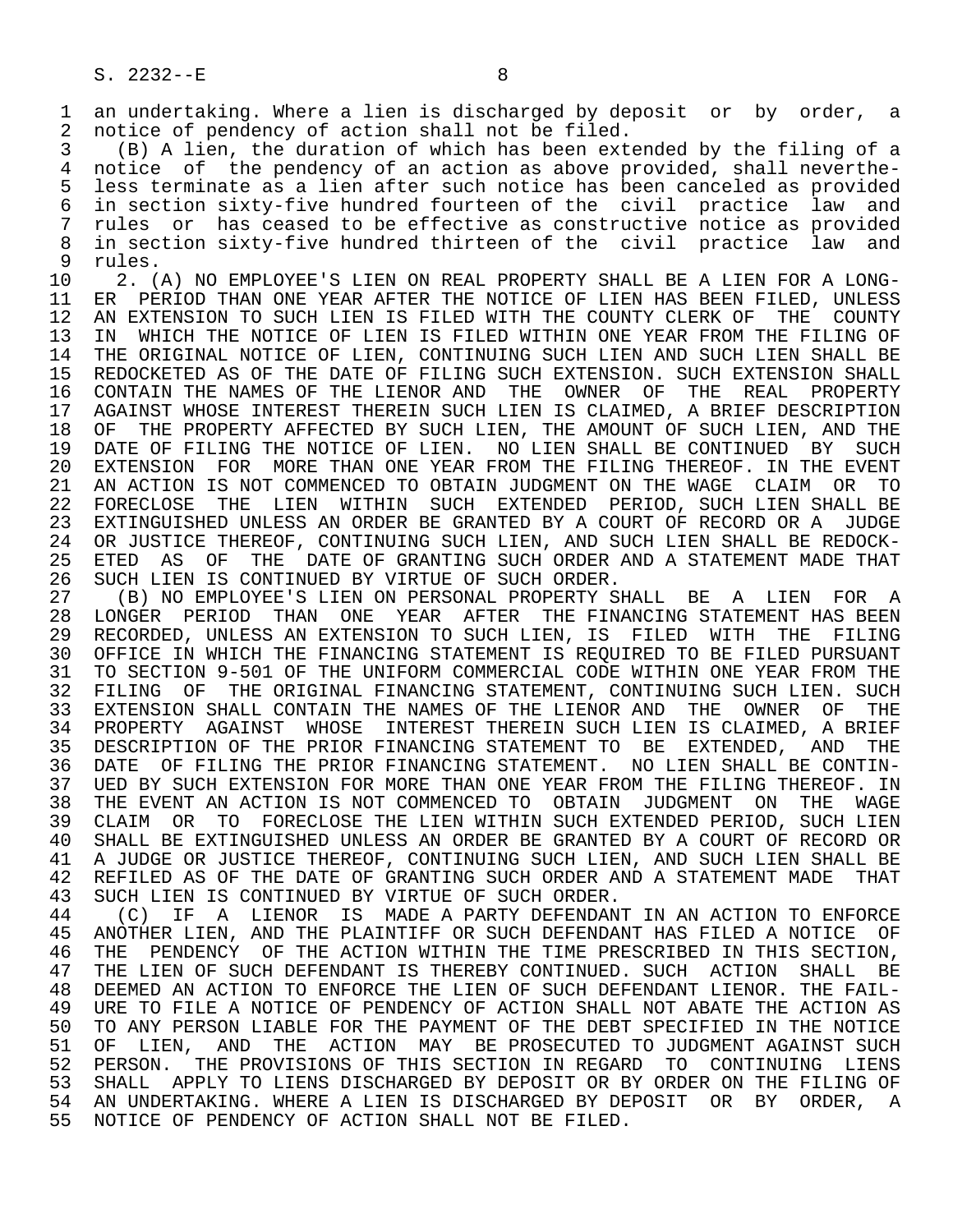1 (D) NOTWITHSTANDING THE FOREGOING, IF A LIENOR COMMENCES A FORECLOSURE<br>2 ACTION OR AN ACTION TO OBTAIN A JUDGMENT ON THE WAGE CLAIM WITHIN ONE 2 ACTION OR AN ACTION TO OBTAIN A JUDGMENT ON THE WAGE CLAIM WITHIN ONE<br>3 YEAR FROM THE FILING OF THE NOTICE OF LIEN ON REAL PROPERTY OR THE YEAR FROM THE FILING OF THE NOTICE OF LIEN ON REAL PROPERTY OR THE 4 RECORDING OF THE FINANCING STATEMENT CREATING LIEN ON PERSONAL PROPERTY,<br>5 THE LIEN SHALL BE EXTENDED DURING THE PENDENCY OF THE ACTION AND FOR ONE 5 THE LIEN SHALL BE EXTENDED DURING THE PENDENCY OF THE ACTION AND FOR ONE<br>6 HUNDRED TWENTY DAYS FOLLOWING THE ENTRY OF FINAL JUDGMENT IN SUCH 6 HUNDRED TWENTY DAYS FOLLOWING THE ENTRY OF FINAL JUDGMENT IN SUCH 7 ACTION, UNLESS THE ACTION RESULTS IN A FINAL JUDGMENT OR ADMINISTRATIVE 7 ACTION, UNLESS THE ACTION RESULTS IN A FINAL JUDGMENT OR ADMINISTRATIVE<br>8 ORDER IN THE LIENOR'S FAVOR ON THE WAGE CLAIMS AND THE LIENOR COMMENCES 8 ORDER IN THE LIENOR'S FAVOR ON THE WAGE CLAIMS AND THE LIENOR COMMENCES<br>9 A FORECLOSURE ACTION, IN WHICH INSTANCE THE LIEN SHALL BE VALID DURING 9 A FORECLOSURE ACTION, IN WHICH INSTANCE THE LIEN SHALL BE VALID DURING<br>10 THE PENDENCY OF THE FORECLOSURE ACTION. IF A LIEN IS EXTENDED DUE TO THE 10 THE PENDENCY OF THE FORECLOSURE ACTION. IF A LIEN IS EXTENDED DUE TO THE 11 PENDENCY OF A FORECLOSURE ACTION OR AN ACTION TO OBTAIN A JUDGMENT ON 11 PENDENCY OF A FORECLOSURE ACTION OR AN ACTION TO OBTAIN A JUDGMENT ON<br>12 THE WAGE CLAIM, THE LIENOR SHALL FILE A NOTICE OF SUCH PENDENCY AND 12 THE WAGE CLAIM, THE LIENOR SHALL FILE A NOTICE OF SUCH PENDENCY AND<br>13 EXTENSION WITH THE COUNTY CLERK OF THE COUNTY IN WHICH THE NOTICE OF 13 EXTENSION WITH THE COUNTY CLERK OF THE COUNTY IN WHICH THE NOTICE OF<br>14 LIEN IS FILED, CONTAINING THE NAMES OF THE PARTIES TO THE ACTION, THE LIEN IS FILED, CONTAINING THE NAMES OF THE PARTIES TO THE ACTION, THE 15 OBJECT OF THE ACTION, A BRIEF DESCRIPTION OF THE PROPERTY AFFECTED<br>16 THEREBY, AND THE TIME OF FILING THE NOTICE OF LIEN, OR IN THE CASE OF A THEREBY, AND THE TIME OF FILING THE NOTICE OF LIEN, OR IN THE CASE OF A 17 LIEN ON PERSONAL PROPERTY SHALL FILE SUCH NOTICE WITH THE OFFICE AUTHOR-<br>18 IZED TO ACCEPT FINANCING STATEMENTS PURSUANT TO SECTION 9-501 OF THE 18 IZED TO ACCEPT FINANCING STATEMENTS PURSUANT TO SECTION 9-501 OF THE<br>19 UNIFORM COMMERCIAL CODE, FOR PURPOSES OF THIS SECTION, AN ACTION TO 19 UNIFORM COMMERCIAL CODE. FOR PURPOSES OF THIS SECTION, AN ACTION TO<br>20 OBTAIN JUDGMENT ON A WAGE CLAIM INCLUDES AN ACTION BROUGHT IN ANY COURT 20 OBTAIN JUDGMENT ON A WAGE CLAIM INCLUDES AN ACTION BROUGHT IN ANY COURT<br>21 OF COMPETENT JURISDICTION, THE SUBMISSION OF A COMPLAINT TO THE DEPART-OF COMPETENT JURISDICTION, THE SUBMISSION OF A COMPLAINT TO THE DEPART- 22 MENT OF LABOR OR THE SUBMISSION OF A CLAIM TO ARBITRATION PURSUANT TO AN 23 ARBITRATION AGREEMENT. AN ACTION ALSO INCLUDES AN INVESTIGATION OF WAGE<br>24 CLAIMS BY THE COMMISSIONER OF LABOR OR THE ATTORNEY GENERAL OF THE STATE 24 CLAIMS BY THE COMMISSIONER OF LABOR OR THE ATTORNEY GENERAL OF THE STATE<br>25 OF NEW YORK, REGARDLESS OF WHETHER SUCH INVESTIGATION WAS INITIATED BY A OF NEW YORK, REGARDLESS OF WHETHER SUCH INVESTIGATION WAS INITIATED BY A 26 COMPLAINT.<br>27 (E) A LI

27 (E) A LIEN, THE DURATION OF WHICH HAS BEEN EXTENDED BY THE FILING OF A<br>28 NOTICE OF THE PENDENCY OF AN ACTION AS ABOVE PROVIDED. SHALL NEVERTHE-28 NOTICE OF THE PENDENCY OF AN ACTION AS ABOVE PROVIDED, SHALL NEVERTHE-<br>29 LESS TERMINATE AS A LIEN AFTER SUCH NOTICE HAS BEEN CANCELED AS PROVIDED 29 LESS TERMINATE AS A LIEN AFTER SUCH NOTICE HAS BEEN CANCELED AS PROVIDED<br>30 IN SECTION SIXTY-FIVE HUNDRED FOURTEEN OF THE CIVIL PRACTICE LAW AND 30 IN SECTION SIXTY-FIVE HUNDRED FOURTEEN OF THE CIVIL PRACTICE LAW AND<br>31 RULES OR HAS CEASED TO BE EFFECTIVE AS CONSTRUCTIVE NOTICE AS PROVIDED 31 RULES OR HAS CEASED TO BE EFFECTIVE AS CONSTRUCTIVE NOTICE AS PROVIDED<br>32 IN SECTION SIXTY-FIVE HUNDRED THIRTEEN OF THE CIVIL PRACTICE LAW AND 32 IN SECTION SIXTY-FIVE HUNDRED THIRTEEN OF THE CIVIL PRACTICE LAW AND 33 RULES. 33 RULES.<br>34 S 12

34 S 12. Subdivisions 2 and 4 of section 19 of the lien law, subdivision<br>35 2 as amended by chapter 310 of the laws of 1962, and subdivision 4 as 35 2 as amended by chapter 310 of the laws of 1962, and subdivision 4 as added by chapter 582 of the laws of 2002, paragraph (a) of subdivision 4 37 as further amended by section 104 of part A of chapter 62 of the laws of 38 2011, are amended to read as follows:

 39 (2) By failure to begin an action to foreclose such lien or to secure 40 an order continuing it, within one year from the time of filing the<br>41 notice of lien, unless (I) an action be begun within the same period to 41 notice of lien, unless (I) an action be begun within the same period to<br>42 foreclose a mortgage or another mechanic's lien upon the same property 42 foreclose a mortgage or another mechanic's lien upon the same property<br>43 or any part thereof and a notice of pendency of such action is filed 43 or any part thereof and a notice of pendency of such action is filed<br>44 according to law, OR (II) AN ACTION IS COMMENCED TO OBTAIN A JUDGMENT ON 44 according to law, OR (II) AN ACTION IS COMMENCED TO OBTAIN A JUDGMENT ON 45 A WAGE CLAIM PURSUANT TO SUBDIVISION TWO OF SECTION SEVENTEEN OF THIS A WAGE CLAIM PURSUANT TO SUBDIVISION TWO OF SECTION SEVENTEEN OF THIS 46 ARTICLE, but a lien, the duration of which has been extended by the<br>47 filing of a notice of the pendency of an action as herein provided. 47 filing of a notice of the pendency of an action as herein provided,<br>48 shall nevertheless terminate as a lien after such notice has been 48 shall nevertheless terminate as a lien after such notice has been<br>49 cancelled or has ceased to be effective as constructive notice. 49 cancelled or has ceased to be effective as constructive notice.<br>50 (4) Either before or after the beginning of an action by the l

50 (4) Either before or after the beginning of an action by the EMPLOYER,<br>51 owner or contractor executing a bond or undertaking in an amount equal owner or contractor executing a bond or undertaking in an amount equal 52 to one hundred ten percent of such lien conditioned for the payment of 53 any judgment which may be rendered against the property OR EMPLOYER for<br>54 the enforcement of the lien: 54 the enforcement of the lien:<br>55 a. The execution of any sud

55 a. The execution of any such bond or undertaking by any fidelity or<br>56 surety company authorized by the laws of this state to transact busisurety company authorized by the laws of this state to transact busi-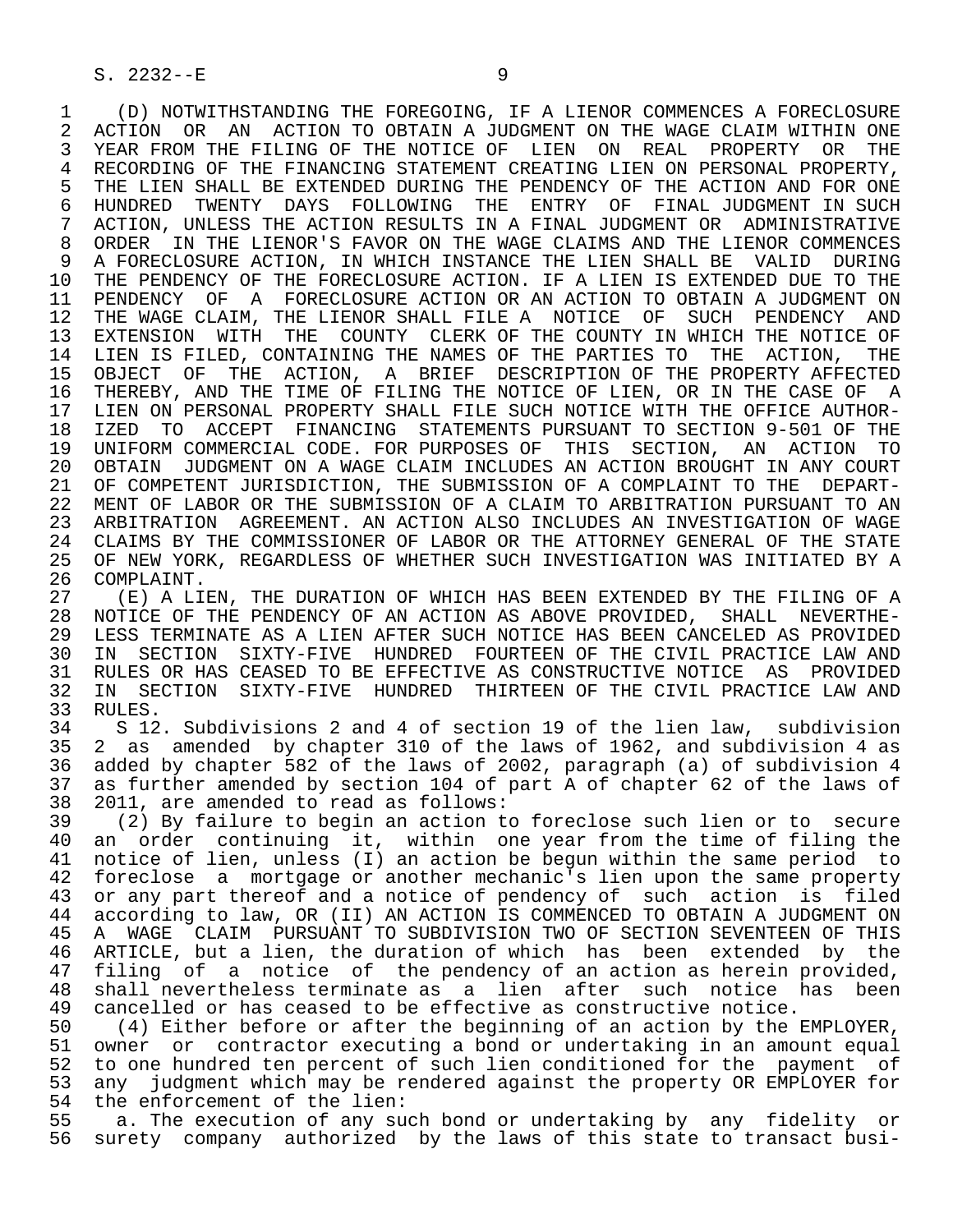1 ness, shall be sufficient; and where a certificate of qualification has<br>2 been issued by the superintendent of financial services under the 2 been issued by the superintendent of financial services under the<br>3 provisions of section one thousand one hundred eleven of the insurance 3 provisions of section one thousand one hundred eleven of the insurance<br>4 law, and has not been revoked, no justification or notice thereof shall 4 law, and has not been revoked, no justification or notice thereof shall 5 be necessary. Any such company may execute any such bond or undertaking 6 as surety by the hand of its officers, or attorney, duly authorized 7 thereto by resolution of its board of directors, a certified copy of<br>8 which resolution, under the seal of said company, shall be filed with 8 which resolution, under the seal of said company, shall be filed with ed which issues with the single of the count of the cach bond or undertaking shall be filed<br>10 with the clerk of the county in which the notice of lien is filed, and a 10 with the clerk of the county in which the notice of lien is filed, and a<br>11 copy shall be served upon the adverse party. The undertaking is effec-11 copy shall be served upon the adverse party. The undertaking is effec-<br>12 tive when so served and filed. If a certificate of qualification issued 12 tive when so served and filed. If a certificate of qualification issued<br>13 pursuant to subsections (b), (c) and (d) of section one thousand one 13 pursuant to subsections (b), (c) and (d) of section one thousand one 14 hundred eleven of the insurance law is not filed with the undertaking, a 15 party may except, to the sufficiency of a surety and by a written notice<br>16 of exception served upon the adverse party within ten days after 16 of exception served upon the adverse party within ten days after<br>17 receipt, a copy of the undertaking. Exceptions deemed by the court to 17 receipt, a copy of the undertaking. Exceptions deemed by the court to<br>18 have been taken unnecessarily, or for vexation or delay, may, upon 18 have been taken unnecessarily, or for vexation or delay, may, upon<br>19 notice, be set aside, with costs. Where no exception to sureties is 19 notice, be set aside, with costs. Where no exception to sureties is<br>20 taken within ten days or where exceptions taken are set aside, the 20 taken within ten days or where exceptions taken are set aside, the 21 undertaking shall be allowed.

21 undertaking shall be allowed.<br>22 b. In the case of bonds or 22 b. In the case of bonds or undertakings not executed pursuant to para-<br>23 graph a of this subdivision, the EMPLOYER, owner or contractor shall graph a of this subdivision, the EMPLOYER, owner or contractor shall 24 execute an undertaking with two or more sufficient sureties, who shall<br>25 be free holders, to the clerk of the county where the premises are sitube free holders, to the clerk of the county where the premises are situ-26 ated. The sureties must together justify in at least double the sum<br>27 named in the undertaking. A copy of the undertaking, with notice that 27 named in the undertaking. A copy of the undertaking, with notice that<br>28 the sureties will justify before the court, or a judge or justice there-28 the sureties will justify before the court, or a judge or justice there-<br>29 of, at the time and place therein mentioned, must be served upon the 29 of, at the time and place therein mentioned, must be served upon the<br>30 lienor or his attorney, not less than five days before such time. Upon 30 lienor or his attorney, not less than five days before such time. Upon<br>31 the approval of the undertaking by the court, judge or justice an order 31 the approval of the undertaking by the court, judge or justice an order<br>32 shall be made by such court, judge or justice discharging such lien.

32 shall be made by such court, judge or justice discharging such lien.<br>33 c. If the lienor cannot be found, or does not appear by attor 33 c. If the lienor cannot be found, or does not appear by attorney,<br>34 service under this subsection may be made by leaving a copy of such 34 service under this subsection may be made by leaving a copy of such<br>35 undertaking and notice at the lienor's place of residence, or if a 35 undertaking and notice at the lienor's place of residence, or if a<br>36 corporation at its principal place of business within the state as statcorporation at its principal place of business within the state as stat-37 ed in the notice of lien, with a person of suitable age and discretion<br>38 therein, or if the house of his abode or its place of business is not 38 therein, or if the house of his abode or its place of business is not<br>39 stated in said notice of lien and is not known, then in such manner as 39 stated in said notice of lien and is not known, then in such manner as<br>40 the court may direct. The premises, if any, described in the notice of 40 the court may direct. The premises, if any, described in the notice of<br>41 lien as the lienor's residence or place of business shall be deemed to 41 lien as the lienor's residence or place of business shall be deemed to<br>42 be his said residence or its place of business for the purposes of said 42 be his said residence or its place of business for the purposes of said<br>43 service at the time thereof, unless it is shown affirmatively that the 43 service at the time thereof, unless it is shown affirmatively that the<br>44 person servicing the papers or directing the service had knowledge to 44 person servicing the papers or directing the service had knowledge to<br>45 the contrary. Notwithstanding the other provisions of this subdivision the contrary. Notwithstanding the other provisions of this subdivision 46 relating to service of notice, in any case where the mailing address of<br>47 the lienor is outside the state such service may be made by registered 47 the lienor is outside the state such service may be made by registered<br>48 or certified mail, return receipt requested, to such lienor at the mail-48 or certified mail, return receipt requested, to such lienor at the mail-<br>49 ing address contained in the notice of lien. 49 ing address contained in the notice of lien.<br>50 d. Except as otherwise provided in this su

50 d. Except as otherwise provided in this subdivision, the provisions of<br>51 article twenty-five of the civil practice law and rules regulating 51 article twenty-five of the civil practice law and rules regulating<br>52 undertakings is applicable to a bond or undertaking given for the 52 undertakings is applicable to a bond or undertaking given for the 53 discharge of a lien on account of private improvements OR OF AN EMPLOY-<br>54 EE'S LIEN. 54 EE'S LIEN.<br>55 S 13.

55 S 13. Section 24 of the lien law, as amended by chapter 515 of the<br>56 laws of 1929, is amended to read as follows: laws of 1929, is amended to read as follows: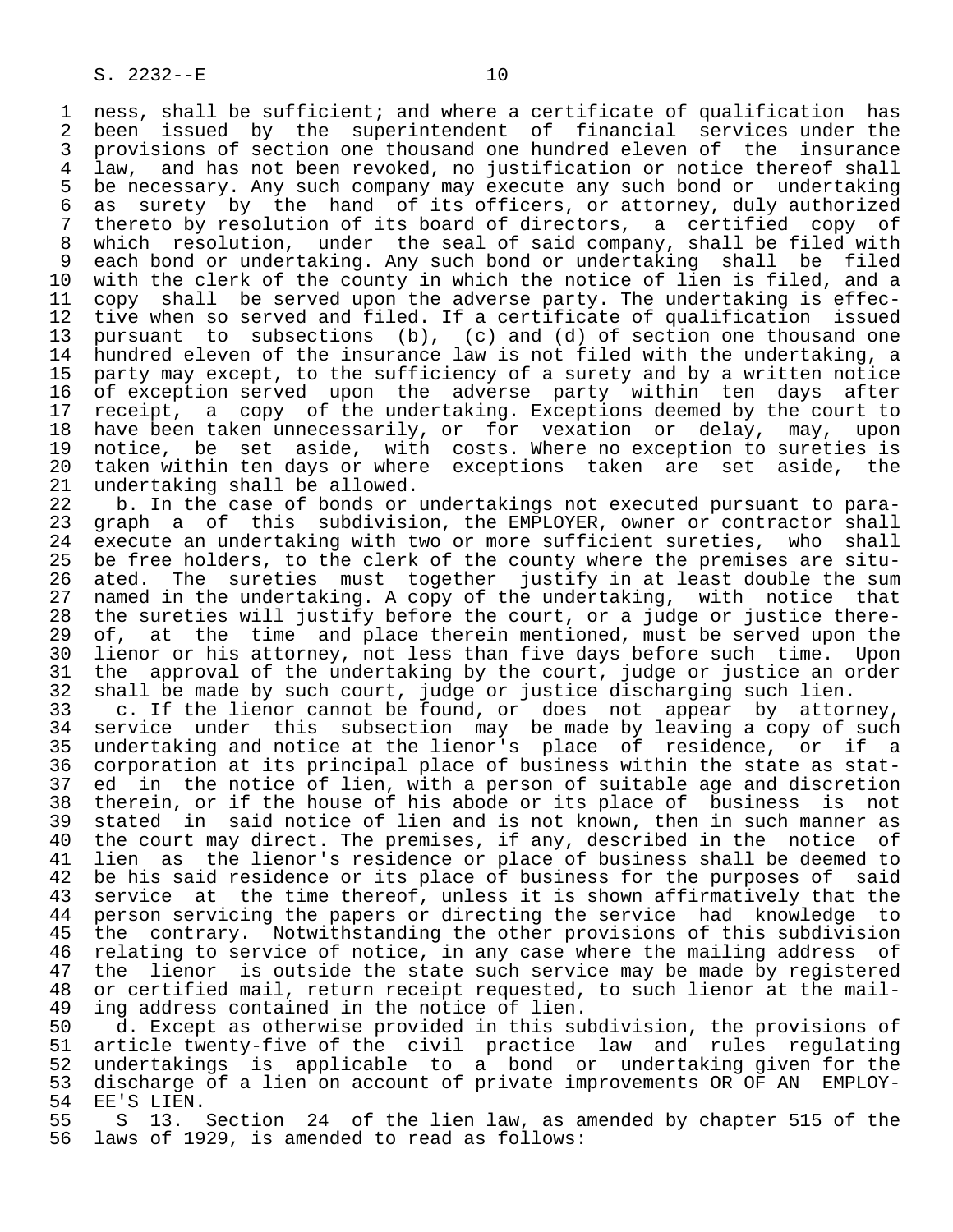1 S 24. Enforcement of [mechanic's] lien. (1) REAL PROPERTY. The<br>2 [mechanics'] liens ON REAL PROPERTY specified in this article may be 2 [mechanics'] liens ON REAL PROPERTY specified in this article may be 3 enforced against the property specified in the notice of lien and which<br>4 is subject thereto and against any person liable for the debt upon which 4 is subject thereto and against any person liable for the debt upon which<br>5 the lien is founded, as prescribed in article three of this chapter. 5 the lien is founded, as prescribed in article three of this chapter.<br>6 (2) PERSONAL PROPERTY. AN EMPLOYEE'S LIEN ON PERSONAL PROPERTY SP

 6 (2) PERSONAL PROPERTY. AN EMPLOYEE'S LIEN ON PERSONAL PROPERTY SPECI- 7 FIED IN THIS ARTICLE MAY IMMEDIATELY BE ENFORCED AGAINST THE PROPERTY<br>8 THROUGH A FORECLOSURE AS PRESCRIBED IN ARTICLE NINE OF THE UNIFORM 8 THROUGH A FORECLOSURE AS PRESCRIBED IN ARTICLENINE OF THE UNIFORM<br>9 COMMERCIAL CODE, OR UPON JUDGMENT OBTAINED BY THE EMPLOYEE, COMMISSIONER 9 COMMERCIAL CODE, OR UPON JUDGMENT OBTAINED BY THE EMPLOYEE, COMMISSIONER<br>10 OF LABOR OR ATTORNEY GENERAL OF THE STATE OF NEW YORK, MAY BE ENFORCED 10 OF LABOR OR ATTORNEY GENERAL OF THE STATE OF NEW YORK, MAY BE 11 IN ANY MANNER AVAILABLE TO THE JUDGMENT CREDITOR PURSUANT T 11 IN ANY MANNER AVAILABLE TO THE JUDGMENT CREDITOR PURSUANT TO ARTICLE<br>12 NINE OF THE UNIFORM COMMERCIAL CODE OR OTHER APPLICABLE LAWS. 12 NINE OF THE UNIFORM COMMERCIAL CODE OR OTHER APPLICABLE LAWS.<br>13 S 14. Section 26 of the lien law, as amended by chapter 3

13 S 14. Section 26 of the lien law, as amended by chapter 373 of the 14 laws of 1977, is amended to read as follows: 14 laws of 1977, is amended to read as follows:<br>15 S 26. Subordination of liens after agre

15 S 26. Subordination of liens after agreement with owner. In case an<br>16 owner of real property shall execute to one or more persons, or a corpo-16 owner of real property shall execute to one or more persons, or a corpo-<br>17 ration, as trustee or trustees, a bond and mortgage or a note and mort-17 ration, as trustee or trustees, a bond and mortgage or a note and mort-<br>18 gage affecting such property in whole or in part, or an assignment of 18 gage affecting such property in whole or in part, or an assignment of<br>19 the moneys due or to become due under a contract for a building loan in 19 the moneys due or to become due under a contract for a building loan in<br>20 relation to such property, and in case such mortgage, if any, shall be 20 relation to such property, and in case such mortgage, if any, shall be<br>21 recorded in the office of the register of the county where such real 21 recorded in the office of the register of the county where such<br>22 property is situated, or if such county has no register then in 22 property is situated, or if such county has no register then in the<br>23 office of the clerk of such county, and in case such assignment, if any, 23 office of the clerk of such county, and in case such assignment, if any,<br>24 shall be filed in the office of the clerk of the county where such real 24 shall be filed in the office of the clerk of the county where such real<br>25 property is situated; and in case lienors having [mechanics'] liens property is situated; and in case lienors having [mechanics'] liens 26 against said real property, notices of which have been filed up to and<br>27 not later than fifteen days after the recording of such mortgage or the 27 not later than fifteen days after the recording of such mortgage or the<br>28 filing of such assignment, and which liens have not been discharged as 28 filing of such assignment, and which liens have not been discharged as<br>29 in this article provided, shall, to the extent of at least fifty-five 29 in this article provided, shall, to the extent of at least fifty-five<br>30 per centum of the aggregate amount for which such notices of liens have 30 per centum of the aggregate amount for which such notices of liens have<br>31 been so filed, approve such bond and mortgage or such note and mortgage, 31 been so filed, approve such bond and mortgage or such note and mortgage,<br>32 if any, and such assignment, if any, by an instrument or instruments in 32 if any, and such assignment, if any, by an instrument or instruments in<br>33 writing, duly acknowledged and filed in the office of such county clerk, 33 writing, duly acknowledged and filed in the office of such county clerk,<br>34 then all mechanics' liens for labor performed or material furnished 34 then all mechanics' liens for labor performed or material furnished<br>35 prior to the recording of such mortgage or filing of such assignment, 35 prior to the recording of such mortgage or filing of such assignment,<br>36 whether notices thereof have been theretofore or are thereafter filed 36 whether notices thereof have been theretofore or are thereafter filed<br>37 and which have not been discharged as in this article provided, shall be 37 and which have not been discharged as in this article provided, shall be<br>38 subordinate to the lien of such trust bond and mortgage or such trust 38 subordinate to the lien of such trust bond and mortgage or such trust<br>39 note and mortgage to the extent of the aggregate amount of all certif-39 note and mortgage to the extent of the aggregate amount of all certif-<br>40 icates of interest therein issued by such trustee or trustees, or their 40 icates of interest therein issued by such trustee or trustees, or their<br>41 successors, for moneys loaned, materials furnished, labor performed and 41 successors, for moneys loaned, materials furnished, labor performed and<br>42 any other indebtedness incurred after said trust mortgage shall have 42 any other indebtedness incurred after said trust mortgage shall have<br>43 been recorded, and for expenses in connection with said trust mortgage, 43 been recorded, and for expenses in connection with said trust mortgage,<br>44 and shall also be subordinate to the lien of the bond and mortgage or 44 and shall also be subordinate to the lien of the bond and mortgage or<br>45 note and mortgage, given to secure the amount agreed to be advanced 45 note and mortgage, given to secure the amount agreed to be advanced<br>46 under such contract for a building loan to the extent of the amount 46 under such contract for a building loan to the extent of the amount<br>47 which shall be advanced by the holder of such bond and mortgage or such 47 which shall be advanced by the holder of such bond and mortgage or such<br>48 note and mortgage to the trustee or trustees, or their successors, under 48 note and mortgage to the trustee or trustees, or their successors, under<br>49 such assignment. The provisions of this section shall apply to all bonds 49 such assignment. The provisions of this section shall apply to all bonds<br>50 and mortgages and notes and mortgages and all assignments of moneys due. 50 and mortgages and notes and mortgages and all assignments of moneys due,<br>51 or to become due under building loan contracts executed by such owner, 51 or to become due under building loan contracts executed by such owner,<br>52 in like manner, and recorded or filed, from time to time as hereinbefore 52 in like manner, and recorded or filed, from time to time as hereinbefore<br>53 provided. In case of an assignment to trustees under the provisions of 53 provided. In case of an assignment to trustees under the provisions of<br>54 this section, the trustees and their successors shall be the agents of 54 this section, the trustees and their successors shall be the agents of<br>55 the assignor to receive and receipt for any and all sums advanced by the 55 the assignor to receive and receipt for any and all sums advanced by the<br>56 holder of the building loan bond and mortgage or the building loan note holder of the building loan bond and mortgage or the building loan note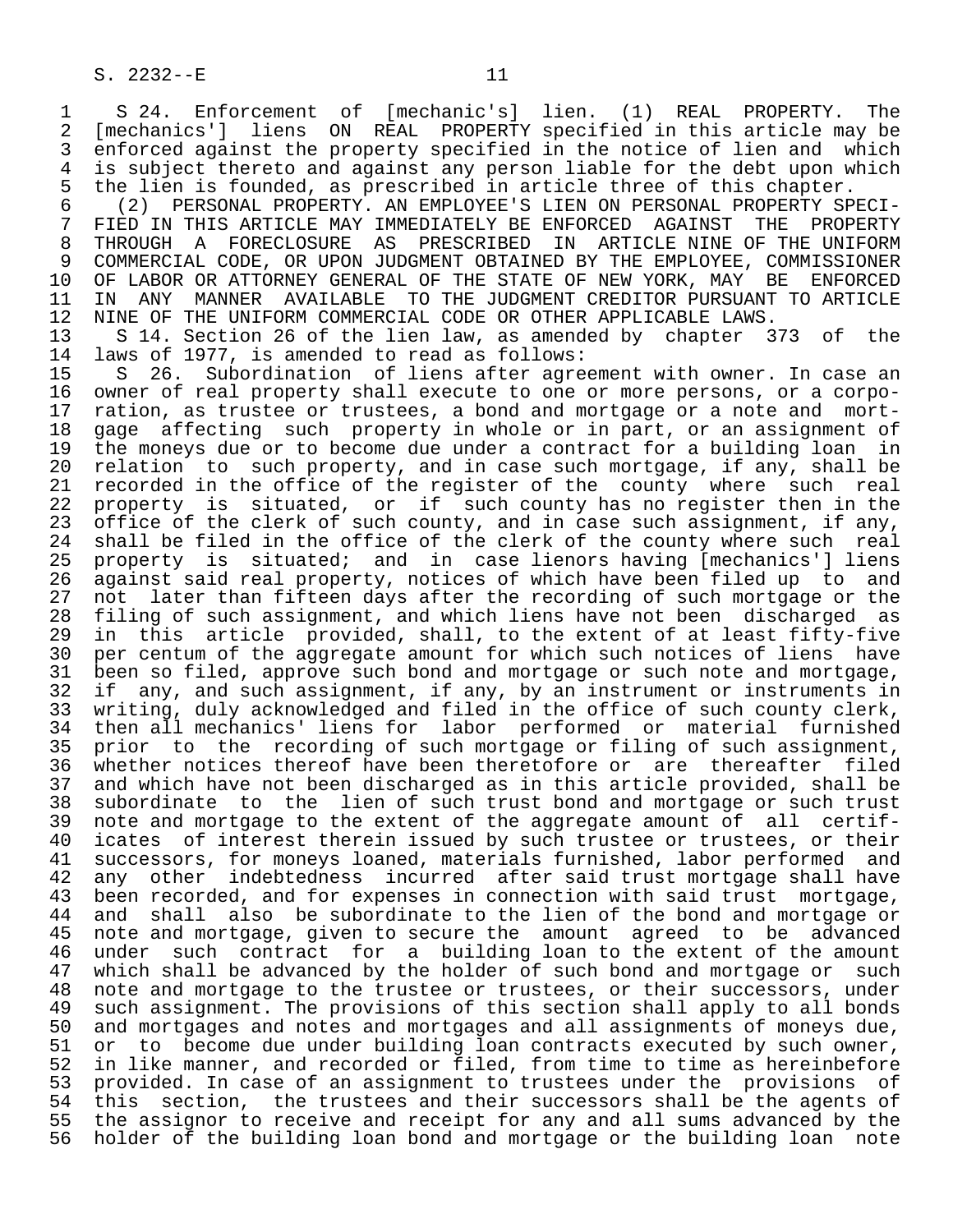1 and mortgage under the building loan contract and such assignment. No<br>2 lienor shall have any priority over the bond and mortgage or note and 2 lienor shall have any priority over the bond and mortgage or note and<br>3 mortgage given to secure the money agreed to be advanced under a build-3 mortgage given to secure the money agreed to be advanced under a build-<br>4 ing loan contract or over the advances made thereunder, by reason of any 4 ing loan contract or over the advances made thereunder, by reason of any<br>5 act preceding the making and approval of such assignment. 5 act preceding the making and approval of such assignment.<br>6 S 15. Section 38 of the lien law, as amended by cha

6 S 15. Section 38 of the lien law, as amended by chapter 859 of the 7 laws of 1930, is amended to read as follows: 7 laws of 1930, is amended to read as follows:<br>8 38. Itemized statement may be required of

8 S 38. Itemized statement may be required of lienor. A lienor who has<br>9 filed a notice of MECHANIC'S lien shall, on demand in writing, deliver 9 filed a notice of MECHANIC'S lien shall, on demand in writing, deliver<br>10 to the owner or contractor making such demand a statement in writing 10 to the owner or contractor making such demand a statement in writing<br>11 which shall set forth the items of labor and/or material and the value 11 which shall set forth the items of labor and/or material and the value<br>12 thereof which make up the amount for which he claims a lien, and which 12 thereof which make up the amount for which he claims a lien, and which<br>13 shall also set forth the terms of the contract under which such items 13 shall also set forth the terms of the contract under which such items<br>14 were furnished. A LIENOR WHO HAS FILED A NOTICE OF EMPLOYEE LIEN SHALL. were furnished. A LIENOR WHO HAS FILED A NOTICE OF EMPLOYEE LIEN SHALL, 15 ON DEMAND IN WRITING, DELIVER TO THE EMPLOYER MAKING SUCH DEMAND A<br>16 STATEMENT IN WRITING WHICH SHALL SET FORTH THE ITEMS OF THE WAGE CLAIM 16 STATEMENT IN WRITING WHICH SHALL SET FORTH THE ITEMS OF THE WAGE CLAIM<br>17 AND THE VALUE THEREOF WHICH MAKE UP THE AMOUNT FOR WHICH HE CLAIMS A 17 AND THE VALUE THEREOF WHICH MAKE UP THE AMOUNT FOR WHICH HE CLAIMS A<br>18 LIEN. The statement shall be verified by the lienor or his agent in the 18 LIEN. The statement shall be verified by the lienor or his agent in the<br>19 form required for the verification of notices in section nine of this 19 form required for the verification of notices in section nine of this<br>20 [chapter] ARTICLE. If the lienor shall fail to comply with such a demand 20 [chapter] ARTICLE. If the lienor shall fail to comply with such a demand<br>21 within five days after the same shall have been made by the EMPLOYER, 21 within five days after the same shall have been made by the EMPLOYER,<br>22 owner or contractor, or if the lienor delivers an insufficient state-22 owner or contractor, or if the lienor delivers an insufficient state-<br>23 ment, the person aggrieved may petition the supreme court of this state ment, the person aggrieved may petition the supreme court of this state 24 or any justice thereof, or the county court of the county where the<br>25 premises are situated, or the county judge of such county for an order 25 premises are situated, or the county judge of such county for an order 26 directing the lienor within a time specified in the order to deliver to<br>27 the petitioner the statement required by this section. Two days' notice 27 the petitioner the statement required by this section. Two days' notice<br>28 in writing of such application shall be served upon the lienor. Such 28 in writing of such application shall be served upon the lienor. Such<br>29 service shall be made in the manner provided by law for the personal 29 service shall be made in the manner provided by law for the personal<br>20 service of a summons. The court or a justice or judge thereof shall hear 30 service of a summons. The court or a justice or judge thereof shall hear<br>31 the parties and upon being satisfied that the lienor has failed. 31 the parties and upon being satisfied that the lienor has failed,<br>32 neglected or refused to comply with the requirements of this section 32 neglected or refused to comply with the requirements of this section<br>33 shall have an appropriate order directing such compliance. In case the 33 shall have an appropriate order directing such compliance. In case the<br>34 lienor fails to comply with the order so made within the time specified, 34 lienor fails to comply with the order so made within the time specified,<br>35 then upon five days' notice to the lienor, served in the manner provided 35 then upon five days' notice to the lienor, served in the manner provided<br>36 by law for the personal service of a summons, the court or a justice or by law for the personal service of a summons, the court or a justice or

 37 judge thereof may make an order cancelling the lien. 38 S 16. Section 39 of the lien law, as added by chapter 859 of the laws<br>39 of 1930, is amended to read as follows: 39 of 1930, is amended to read as follows:<br>40 S 39. Lien wilfully exaggerated is

5 39. Lien wilfully exaggerated is void. In any action or proceeding 41 to enforce a [mechanic's] lien upon a private or public improvement or<br>42 in which the validity of the lien is an issue, if the court shall find 42 in which the validity of the lien is an issue, if the court shall find 43 that a lienor has wilfully exaggerated the amount for which he claims a<br>44 lien as stated in his notice of lien, his lien shall be declared to be 44 lien as stated in his notice of lien, his lien shall be declared to be<br>45 void and no recovery shall be had thereon. No such lienor shall have a 45 void and no recovery shall be had thereon. No such lienor shall have a 46 right to file any other or further lien for the same claim. A second or<br>47 subsequent lien filed in contravention of this section may be vacated 47 subsequent lien filed in contravention of this section may be vacated<br>48 upon application to the court on two days' notice. 48 upon application to the court on two days' notice.

49 S 17. Section 40 of the lien law, as amended by chapter 515 of the 40 loss is amended to read as follows: 50 laws of 1929, is amended to read as follows:<br>51 S 40. Construction of article. This articl

51 S 40. Construction of article. This article is to be construed in<br>52 connection with article two of this chapter, and provides proceedings 52 connection with article two of this chapter, and provides proceedings<br>53 for the enforcement of EMPLOYEE'S LIENS ON REAL PROPERTY, AS WELL AS 53 for the enforcement of EMPLOYEE'S LIENS ON REAL PROPERTY, AS WELL AS<br>54 liens for labor performed and materials furnished in the improvement of 54 liens for labor performed and materials furnished in the improvement of<br>55 real property, created by virtue of such article. real property, created by virtue of such article.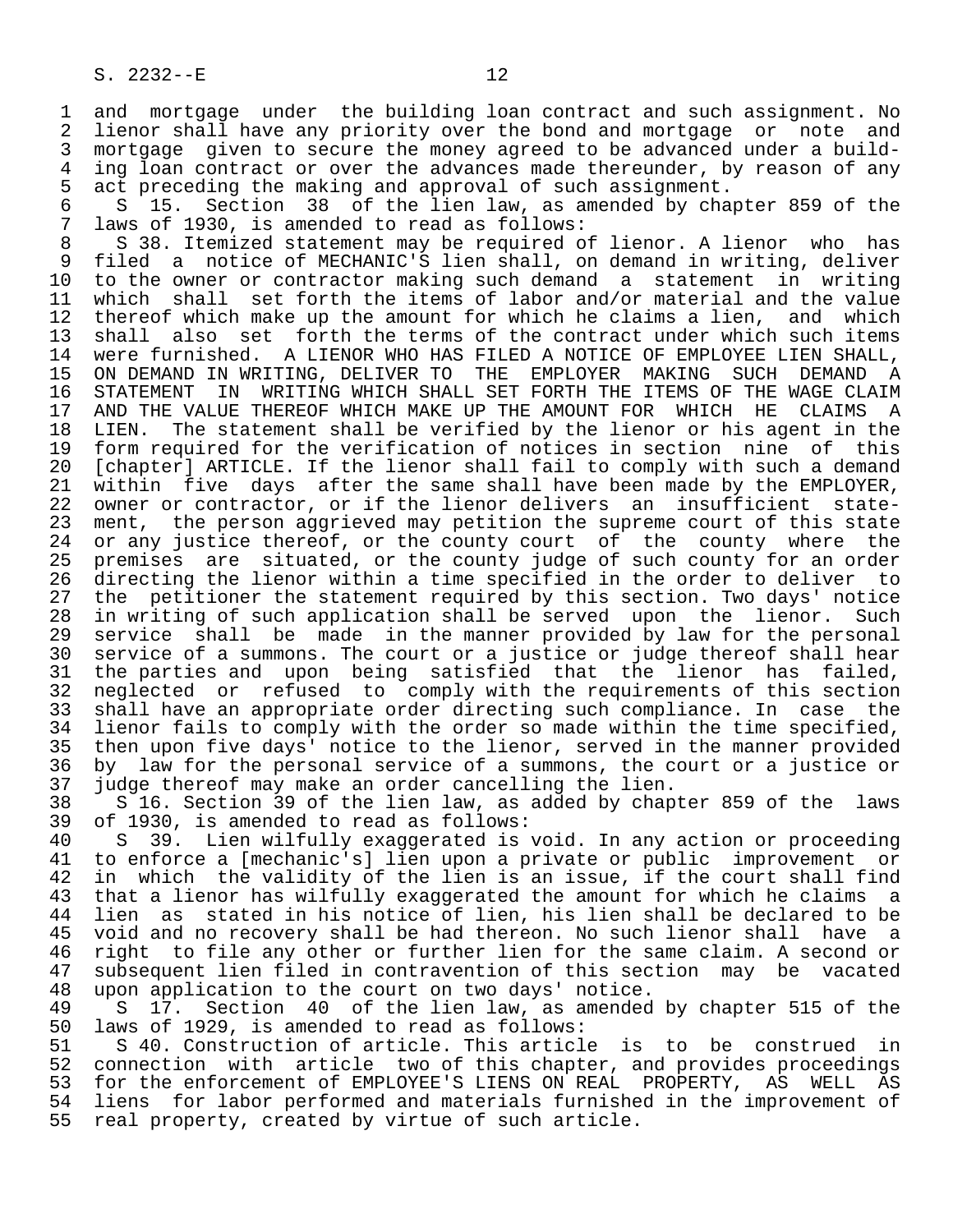1 S 18. Section 41 of the lien law, as amended by chapter 807 of the<br>2 laws of 1952, is amended to read as follows: 2 laws of 1952, is amended to read as follows:

 3 S 41. Enforcement of mechanic's OR EMPLOYEE'S lien on real property. A 4 mechanic's lien OR EMPLOYEE'S LIEN on real property may be enforced<br>5 against such property, and against a person liable for the debt upon 5 against such property, and against a person liable for the debt upon 6 which the lien is founded, by an action, by the lienor, his assignee or 7 legal representative, in the supreme court or in a county court other- 8 wise having jurisdiction, regardless of the amount of such debt, or in a 9 court which has jurisdiction in an action founded on a contract for a<br>10 sum of money equivalent to the amount of such debt.

10 sum of money equivalent to the amount of such debt.<br>11 S 19. Section 43 of the lien law, as amended by 11 S 19. Section 43 of the lien law, as amended by chapter 310 of the 12 laws of 1962, is amended to read as follows: 12 laws of 1962, is amended to read as follows:<br>13 S 43. Action in a court of record; co

13 S 43. Action in a court of record; consolidation of actions. The<br>14 provisions of the real property actions and proceedings law relating to provisions of the real property actions and proceedings law relating to 15 actions for the foreclosure of a mortgage upon real property, and the<br>16 sale and the distribution of the proceeds thereof apply to actions in a 16 sale and the distribution of the proceeds thereof apply to actions in a<br>17 court of record, to enforce mechanics' liens AND EMPLOYEES' LIENS on 17 court of record, to enforce mechanics' liens AND EMPLOYEES' LIENS on<br>18 real property, except as otherwise provided in this article. If actions 18 real property, except as otherwise provided in this article. If actions<br>19 are brought by different lienors in a court of record, the court in 19 are brought by different lienors in a court of record, the court in<br>20 which the first action was brought, may, upon its own motion, or upon 20 which the first action was brought, may, upon its own motion, or upon<br>21 the application of any party in any of such actions, consolidate all of 21 the application of any party in any of such actions, consolidate all of 22 such actions. 22 such actions.<br>23 S 20. Secti

23 S 20. Section 46 of the lien law, as amended by chapter 515 of the 24 laws of 1929, is amended to read as follows: 24 laws of 1929, is amended to read as follows:<br>25 S 46. Action in a court not of recor

S 46. Action in a court not of record. If an action to enforce a 26 mechanic's lien OR EMPLOYEE'S LIEN against real property is brought in a 27 court not of record, it shall be commenced by the personal service upon<br>28 the owner of a summons and complaint verified in the same manner as a 28 the owner of a summons and complaint verified in the same manner as a<br>29 complaint in an action in a court of record. The complaint must set 29 complaint in an action in a court of record. The complaint must set<br>30 forth substantially the facts contained in the notice of lien, and the 30 forth substantially the facts contained in the notice of lien, and the<br>31 substance of the agreement under which the labor was performed or the 31 substance of the agreement under which the labor was performed or the<br>32 materials were furnished, OR IF THE LIEN IS BASED UPON A WAGE CLAIM AS 32 materials were furnished, OR IF THE LIEN IS BASED UPON A WAGE CLAIM AS<br>33 DEFINED IN SECTION TWO OF THIS CHAPTER, THE BASIS FOR SUCH WAGE CLAIM. 33 DEFINED IN SECTION TWO OF THIS CHAPTER, THE BASIS FOR SUCH WAGE CLAIM.<br>34 The form and contents of the summons shall be the same as provided by 34 The form and contents of the summons shall be the same as provided by<br>35 law for the commencement of an action upon a contract in such court. The 35 law for the commencement of an action upon a contract in such court. The<br>36 summons must be returnable not less than twelve nor more than twenty summons must be returnable not less than twelve nor more than twenty 37 days after the date of the summons, or if service is made by publica- 38 tion, after the day of the last publication of the summons. Service<br>39 must be made at least eight days before the return day. 39 must be made at least eight days before the return day.

40 S 21. Section 50 of the lien law, as amended by chapter 515 of the 41 laws of 1929, is amended to read as follows: 41 laws of 1929, is amended to read as follows:

42 S 50. Execution. Execution may be issued upon a judgment obtained in<br>43 an action to enforce a mechanic's lien OR AN EMPLOYEE'S LIEN against 43 an action to enforce a mechanic's lien OR AN EMPLOYEE'S LIEN against<br>44 real property in a court not of record, which shall direct the officer 44 real property in a court not of record, which shall direct the officer<br>45 to sell the title and interest of the owner in the premises, upon which to sell the title and interest of the owner in the premises, upon which 46 the lien set forth in the complaint existed at the time of filing the 47 notice of lien. 47 notice of lien.<br>48 S 22. Secti

48 S 22. Section 53 of the lien law, as amended by chapter 515 of the 49 laws of 1929, is amended to read as follows: 49 laws of 1929, is amended to read as follows:

50 S 53. Costs and disbursements. If an action is brought to enforce a<br>51 mechanic's lien OR AN EMPLOYEE'S LIEN against real property in a court 51 mechanic's lien OR AN EMPLOYEE'S LIEN against real property in a court<br>52 of record, the costs and disbursements shall rest in the discretion of 52 of record, the costs and disbursements shall rest in the discretion of<br>53 the court, and may be awarded to the prevailing party. The judgment 53 the court, and may be awarded to the prevailing party. The judgment<br>54 rendered in such an action shall include the amount of such costs and 54 rendered in such an action shall include the amount of such costs and<br>55 specify to whom and by whom the costs are to be paid. If such action is 55 specify to whom and by whom the costs are to be paid. If such action is<br>56 brought in a court not of record, they shall be the same as allowed in brought in a court not of record, they shall be the same as allowed in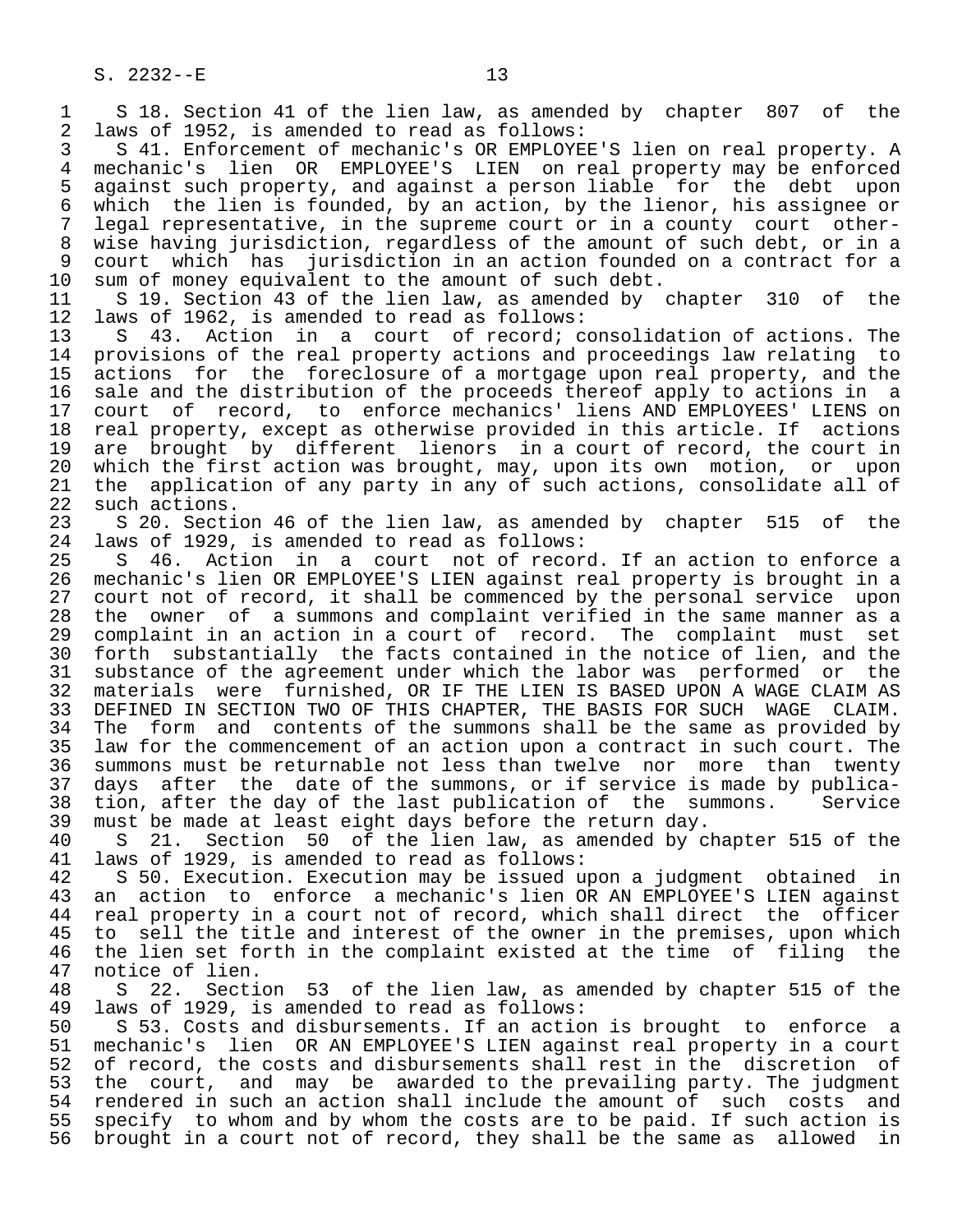1 civil actions in such court. The expenses incurred in serving the<br>2 summons by publication may be added to the amount of costs now allowed 2 summons by publication may be added to the amount of costs now allowed<br>3 in such court. 3 in such court.<br>4 S 23 Sect

4 S 23. Section 59 of the lien law, as amended by chapter 515 of the<br>5 laws of 1929, is amended to read as follows: 5 laws of 1929, is amended to read as follows:<br>6 59. Vacating of a [mechanic's] lien; can

6 S 59. Vacating of a [mechanic's] lien; cancellation of bond; return of<br>7 deposit, by order of court, 1, A mechanic's lien notice of which has 7 deposit, by order of court. 1. A mechanic's lien notice of which has<br>8 been filed on real property or a bond given to discharge the same may be 8 been filed on real property or a bond given to discharge the same may be<br>8 vacated and cancelled or a deposit made to discharge a lien pursuant to 9 vacated and cancelled or a deposit made to discharge a lien pursuant to<br>10 section twenty may be returned, by an order of a court of record. Before 10 section twenty may be returned, by an order of a court of record. Before<br>11 such order shall be granted, a notice shall be served upon the lienor, 11 such order shall be granted, a notice shall be served upon the lienor,<br>12 either personally or by leaving it as his last known place of residence, 12 either personally or by leaving it as his last known place of residence,<br>13 with a person of suitable age, with directions to deliver it to the 13 with a person of suitable age, with directions to deliver it to the<br>14 lienor. Such notice shall require the lienor to commence an action to lienor. Such notice shall require the lienor to commence an action to 15 enforce the lien, within a time specified in the notice, not less than<br>16 thirty days from the time of service, or show cause at a special term of 16 thirty days from the time of service, or show cause at a special term of<br>17 a court of record, or at a county court, in a county in which the prop-17 a court of record, or at a county court, in a county in which the prop-<br>18 erty is situated, at a time and place specified therein, why the notice 18 erty is situated, at a time and place specified therein, why the notice<br>19 of lien filed or the bond given should not be vacated and cancelled, or 19 of lien filed or the bond given should not be vacated and cancelled, or<br>20 the deposit returned, as the case may be. Proof of such service and that 20 the deposit returned, as the case may be. Proof of such service and that<br>21 the lienor has not commenced the action to foreclose such lien, as 21 the lienor has not commenced the action to foreclose such lien, as<br>22 directed in the notice, shall be made by affidavit, at the time of 22 directed in the notice, shall be made by affidavit, at the time of 23 applying for such order.

23 applying for such order.<br>24 2. AN EMPLOYEE'S LIEN 24 2. AN EMPLOYEE'S LIEN NOTICE OF WHICH HAS BEEN FILED ON REAL PROPERTY<br>25 OR A BOND GIVEN TO DISCHARGE THE SAME MAY BE VACATED AND CANCELLED OR A OR A BOND GIVEN TO DISCHARGE THE SAME MAY BE VACATED AND CANCELLED OR A 26 DEPOSIT MADE TO DISCHARGE A LIEN PURSUANT TO SECTION TWENTY OF THIS<br>27 CHAPTER MAY BE RETURNED, BY AN ORDER OF A COURT OF RECORD. BEFORE SUCH 27 CHAPTER MAY BE RETURNED, BY AN ORDER OF A COURT OF RECORD. BEFORE SUCH<br>28 ORDER SHALL BE GRANTED, A NOTICE SHALL BE SERVED UPON THE LIENOR, EITHER 28 ORDER SHALL BE GRANTED, A NOTICE SHALL BE SERVED UPON THE LIENOR, EITHER 29 PERSONALLY OR BY LEAVING IT AT HIS LAST KNOWN PLACE OF RESIDENCE OR 30 ATTORNEY'S PLACE OF BUSINESS, WITH A PERSON OF SUITABLE AGE, WITH<br>31 DIRECTIONS TO DELIVER IT TO THE LIENOR. SUCH NOTICE SHALL REQUIRE THE 31 DIRECTIONS TO DELIVER IT TO THE LIENOR. SUCH NOTICE SHALL REQUIRE THE<br>32 LIENOR TO COMMENCE AN ACTION TO ENFORCE THE LIEN, OR TO COMMENCE AN 32 LIENOR TO COMMENCE AN ACTION TO ENFORCE THE LIEN,<br>33 ACTION TO OBTAIN JUDGMENT ON THE WAGE CLAIM UP 33 ACTION TO OBTAIN JUDGMENT ON THE WAGE CLAIM UPON WHICH THE LIEN WAS 34 ESTABLISHED, WITHIN A TIME SPECIFIED IN THE NOTICE, NOT LESS THAN NINETY<br>35 DAYS FROM THE TIME OF SERVICE, OR SHOW CAUSE AT A SPECIAL TERM OF A 35 DAYS FROM THE TIME OF SERVICE, OR SHOW CAUSE AT A SPECIAL TERM OF A<br>36 COURT OF RECORD, OR AT A COUNTY COURT, IN A COUNTY IN WHICH THE PROPERTY 36 COURT OF RECORD, OR AT A COUNTY COURT, IN A COUNTY IN WHICH THE PROPERTY 37 IS SITUATED, AT A TIME AND PLACE SPECIFIED THEREIN, WHY THE NOTICE OF 38 LIEN FILED OR THE BOND GIVEN SHOULD NOT BE VACATED AND CANCELLED, OR THE 39 DEPOSIT RETURNED, AS THE CASE MAY BE. PROOF OF SUCH SERVICE AND THAT THE 40 LIENOR HAS NOT COMMENCED THE ACTION 40 LIENOR HAS NOT COMMENCED THE ACTION TO FORECLOSE SUCH LIEN OR AN ACTION<br>41 TO OBTAIN JUDGMENT ON THE WAGE CLAIM UPON WHICH THE LIEN WAS ESTAB-41 TO OBTAIN JUDGMENT ON THE WAGE CLAIM UPON WHICH THE LIEN WAS ESTAB-<br>42 LISHED, AS DIRECTED IN THE NOTICE, SHALL BE MADE BY AFFIDAVIT, AT THE 42 LISHED, AS DIRECTED IN THE NOTICE, SHALL BE MADE BY AFFIDAVIT, AT THE 43 TIME OF APPLYING FOR SUCH ORDER. 43 TIME OF APPLYING FOR SUCH ORDER.<br>44 S 24. Section 62 of the li

44 S 24. Section 62 of the lien law, as amended by chapter 697 of the 45 laws of 1934, is amended to read as follows: laws of 1934, is amended to read as follows:

46 S 62. Bringing in new parties. A lienor who has filed a notice of lien<br>47 after the commencement of an action in a court of record to foreclose or 47 after the commencement of an action in a court of record to foreclose or<br>48 enforce AN EMPLOYEE'S LIEN OR a mechanic's lien against real property or 48 enforce AN EMPLOYEE'S LIEN OR a mechanic's lien against real property or 49 a public improvement, may at any time up to and including the day 50 preceding the day on which the trial of such action is commenced, make 51 application upon notice to the plaintiff or his attorney in such action, 52 to be made a party therein. Upon good cause shown, the court must order 53 such lienor to be brought in by amendment. If the application is made by<br>54 any other party in said action to make such lienor or other person a 54 any other party in said action to make such lienor or other person a<br>55 party, the court may in its discretion direct such lienor or other 55 party, the court may in its discretion direct such lienor or other<br>56 person to be brought in by like amendment. The order to be entered on 56 person to be brought in by like amendment. The order to be entered on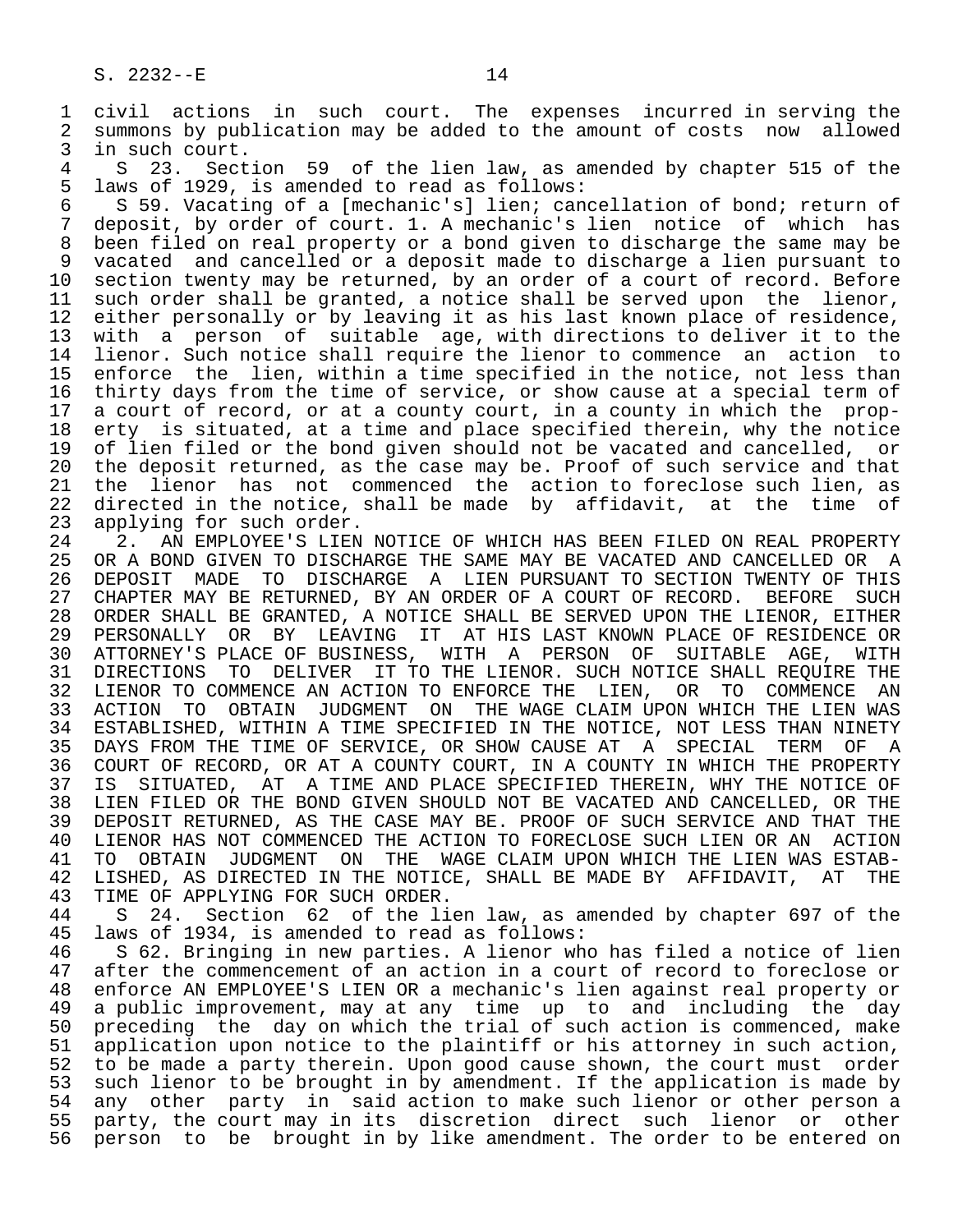1 such application shall provide the time for and manner of serving the<br>2 pleading of such additional lienor or other person and shall direct that 2 pleading of such additional lienor or other person and shall direct that<br>3 the pleadings, papers and proceedings of the other several parties in 3 the pleadings, papers and proceedings of the other several parties in<br>4 such action, shall be deemed amended, so as not to require the making or 4 such action, shall be deemed amended, so as not to require the making or<br>5 serving of papers other than said order to effectuate such amendment, 5 serving of papers other than said order to effectuate such amendment,<br>6 and shall further provide that the allegations in the answer of such 6 and shall further provide that the allegations in the answer of such<br>7 additional lienor or other person shall, for the purposes of the action, additional lienor or other person shall, for the purposes of the action, 8 be deemed denied by the other parties therein. The action shall be so<br>8 conducted by the court as not to cause substantially any delay in the 9 conducted by the court as not to cause substantially any delay in the<br>10 trial thereof. The bringing in of such additional lienor or other 10 trial thereof. The bringing in of such additional lienor or other<br>11 person shall be without prejudice to the proceedings had, and if the 11 person shall be without prejudice to the proceedings had, and if the<br>12 action be on the calendar of the court, same shall retain its place on 12 action be on the calendar of the court, same shall retain its place on<br>13 such calendar without the necessity of serving a new note of issue and 13 such calendar without the necessity of serving a new note of issue and<br>14 new notices of trial. 14 new notices of trial.<br>15 S 25. Subdivision

15 S 25. Subdivision 3 of section 199-a of the labor law, as amended by<br>16 chapter 564 of the laws of 2010, is amended to read as follows: 16 chapter 564 of the laws of 2010, is amended to read as follows:<br>17 3. Each employee and his or her authorized representative

17 3. Each employee and his or her authorized representative shall be<br>18 notified in writing, OF THE TERMINATION OF THE COMMISSIONER'S INVESTI-18 notified in writing, OF THE TERMINATION OF THE COMMISSIONER'S INVESTI-<br>19 GATION OF THE EMPLOYEE'S COMPLAINT AND THE RESULT OF SUCH INVESTIGATION, 19 GATION OF THE EMPLOYEE'S COMPLAINT AND THE RESULT OF SUCH INVESTIGATION,<br>20 of any award and collection of back wages and civil penalties, and of 20 of any award and collection of back wages and civil penalties, and of<br>21 any intent to seek criminal penalties. In the event that criminal penal-21 any intent to seek criminal penalties. In the event that criminal penal-<br>22 ties are sought the employee and his or her authorized representative 22 ties are sought the employee and his or her authorized representative<br>23 shall be notified of the outcome of prosecution. 23 shall be notified of the outcome of prosecution.<br>24 S 26. Subdivision 2 of section 663 of the labo

24 S 26. Subdivision 2 of section  $663$  of the labor law, as amended by<br>25 chapter 564 of the laws of 2010, is amended to read as follows: chapter 564 of the laws of 2010, is amended to read as follows:

26 2. By commissioner. On behalf of any employee paid less than the wage<br>27 to which the employee is entitled under the provisions of this article, 27 to which the employee is entitled under the provisions of this article,<br>28 the commissioner may bring any legal action necessary, including admin-28 the commissioner may bring any legal action necessary, including admin-<br>29 istrative action, to collect such claim, and the employer shall be 29 istrative action, to collect such claim, and the employer shall be<br>20 required to pay the full amount of the underpayment, plus costs, and 30 required to pay the full amount of the underpayment, plus costs, and 31 unless the employer proves a good faith basis to believe that its under-<br>32 payment was in compliance with the law, an additional amount as liqui- 32 payment was in compliance with the law, an additional amount as liqui- 33 dated damages. Liquidated damages shall be calculated by the commission- 34 er as no more than one hundred percent of the total amount of<br>35 underpayments found to be due the employee. In any action brought by the 35 underpayments found to be due the employee. In any action brought by the<br>36 commissioner in a court of competent jurisdiction, liquidated damages 36 commissioner in a court of competent jurisdiction, liquidated damages 37 shall be calculated as an amount equal to one hundred percent of under- 38 payments found to be due the employee. EACH EMPLOYEE OR HIS OR HER 39 AUTHORIZED REPRESENTATIVE SHALL BE NOTIFIED IN WRITING OF THE OUTCOME OF<br>40 ANY LEGAL ACTION BROUGHT ON THE EMPLOYEE'S BEHALF PURSUANT TO THIS 40 ANY LEGAL ACTION BROUGHT ON THE EMPLOYEE'S BEHALF PURSUANT TO THIS<br>41 SECTION.

41 SECTION.<br>42 S 27. 42 S 27. Subdivision 5 of section 6201 of the civil practice law and<br>43 rules, as amended by chapter 860 of the laws of 1977 and as renumbered 43 rules, as amended by chapter 860 of the laws of 1977 and as renumbered<br>44 by chapter 618 of the laws of 1992, is amended and a new subdivision 6 44 by chapter 618 of the laws of 1992, is amended and a new subdivision 6<br>45 is added to read as follows: is added to read as follows:

46 5. the cause of action is based on a judgment, decree or order of a<br>47 court of the United States or of any other court which is entitled to 47 court of the United States or of any other court which is entitled to 48 full faith and credit in this state, or on a judgment which qualifies<br>49 for recognition under the provisions of article 53[.] OF THIS CHAPTER; for recognition under the provisions of article 53[.] OF THIS CHAPTER;<br>OR 50<br>51

51 6. THE CAUSE OF ACTION IS BASED ON WAGE CLAIMS. "WAGE CLAIMS," WHEN<br>52 USED IN THIS CHAPTER, SHALL INCLUDE ANY CLAIMS OF VIOLATIONS OF ARTICLES USED IN THIS CHAPTER, SHALL INCLUDE ANY CLAIMS OF VIOLATIONS OF ARTICLES 53 FIVE, SIX, AND NINETEEN OF THE LABOR LAW, SECTION TWO HUNDRED FIFTEEN OF<br>54 THE LABOR LAW, AND THE RELATED REGULATIONS OR WAGE ORDERS PROMULGATED BY 54 THE LABOR LAW, AND THE RELATED REGULATIONS OR WAGE ORDERS PROMULGATED BY<br>55 THE COMMISSIONER OF LABOR, INCLUDING BUT NOT LIMITED TO ANY CLAIMS OF 55 THE COMMISSIONER OF LABOR, INCLUDING BUT NOT LIMITED TO ANY CLAIMS OF<br>56 UNPAID, MINIMUM, OVERTIME, AND SPREAD-OF-HOURS PAY, UNLAWFULLY RETAINED UNPAID, MINIMUM, OVERTIME, AND SPREAD-OF-HOURS PAY, UNLAWFULLY RETAINED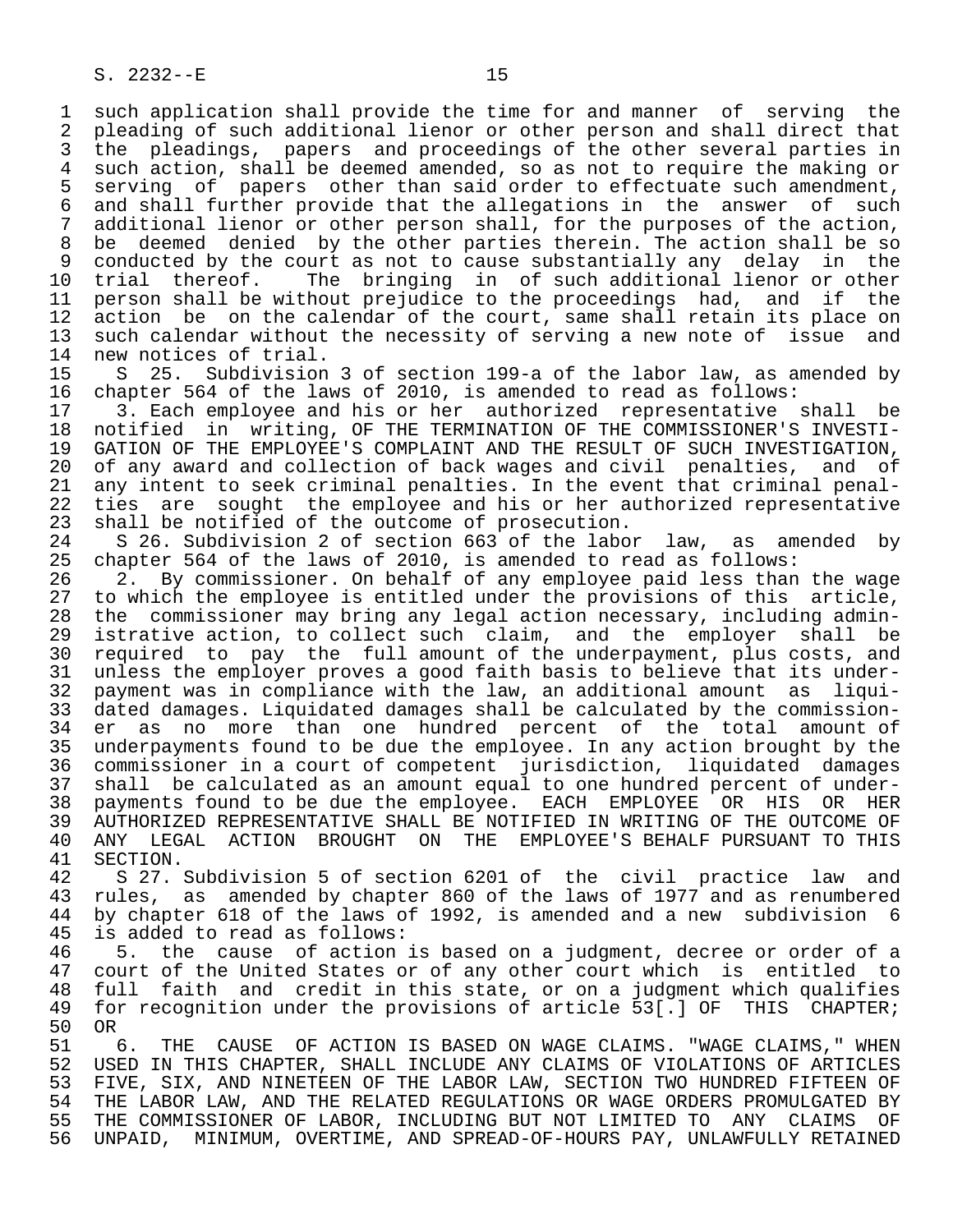1 GRATUITIES, UNLAWFUL DEDUCTIONS FROM WAGES, UNPAID COMMISSIONS, UNPAID<br>2 BENEFITS AND WAGE SUPPLEMENTS, AND RETALIATION, AND ANY CLAIMS PURSUANT 2 BENEFITS AND WAGE SUPPLEMENTS, AND RETALIATION, AND ANY CLAIMS PURSUANT<br>3 TO 18 U.S.C. S 1595, 29 U.S.C. S 201 ET SEO., AND/OR EMPLOYMENT CONTRACT 3 TO 18 U.S.C. S 1595, 29 U.S.C. S 201 ET SEQ., AND/OR EMPLOYMENT CONTRACT<br>4 AS WELL AS THE CONCOMITANT LIOUIDATED DAMAGES AND PENALTIES AUTHORIZED 4 AS WELL AS THE CONCOMITANT LIQUIDATED DAMAGES AND PENALTIES AUTHORIZED<br>5 PURSUANT TO THE LABOR LAW, THE FAIR LABOR STANDARDS ACT, OR ANY EMPLOY-5 PURSUANT TO THE LABOR LAW, THE FAIR LABOR STANDARDS ACT, OR ANY  $\overline{6}$  ment contract. 6 MENT CONTRACT.<br>7 S 28. Sect

7 S 28. Section 6210 of the civil practice law and rules, as added by<br>8 chapter 860 of the laws of 1977, is amended to read as follows: 8 chapter 860 of the laws of 1977, is amended to read as follows:<br>9 S 6210. Order of attachment on notice; temporary restrainin

9 S 6210. Order of attachment on notice; temporary restraining order;<br>10 contents. Upon a motion on notice for an order of attachment, the court 10 contents. Upon a motion on notice for an order of attachment, the court<br>11 may, without notice to the defendant, grant a temporary restraining 11 may, without notice to the defendant, grant a temporary restraining<br>12 order prohibiting the transfer of assets by a garnishee as provided in 12 order prohibiting the transfer of assets by a garnishee as provided in<br>13 subdivision (b) of section 6214. WHEN ATTACHMENT IS SOUGHT PURSUANT TO 13 subdivision (b) of section 6214. WHEN ATTACHMENT IS SOUGHT PURSUANT TO<br>14 SUBDIVISION SIX OF SECTION 6201, AND IF THE EMPLOYER CONTESTS THE SUBDIVISION SIX OF SECTION 6201, AND IF THE EMPLOYER CONTESTS THE 15 MOTION, THE COURT SHALL HOLD A HEARING WITHIN TEN DAYS OF WHEN THE<br>16 EMPLOYER'S RESPONSE TO PLAINTIFFS' MOTION FOR ATTACHMENT IS DUE. The 16 EMPLOYER'S RESPONSE TO PLAINTIFFS' MOTION FOR ATTACHMENT IS DUE. The<br>17 contents of the order of attachment granted pursuant to this section 17 contents of the order of attachment granted pursuant to this<br>18 shall be as provided in subdivision (a) of section 6211. 18 shall be as provided in subdivision (a) of section 6211.

19 S 29. Subdivision (b) of section 6211 of the civil practice law and<br>20 rules, as amended by chapter 566 of the laws of 1985, is amended to read 20 rules, as amended by chapter 566 of the laws of 1985, is amended to read<br>21 as follows: 21 as follows:<br>22 (b) Confi

22 (b) Confirmation of order. Except where an order of attachment is<br>23 granted on the ground specified in subdivision one OR SIX of section granted on the ground specified in subdivision one OR SIX of section 24 6201, an order of attachment granted without notice shall provide that<br>25 within a period not to exceed five days after levy, the plaintiff shall within a period not to exceed five days after levy, the plaintiff shall 26 move, on such notice as the court shall direct to the defendant, the<br>27 garnishee, if any, and the sheriff, for an order confirming the order of 27 garnishee, if any, and the sheriff, for an order confirming the order of<br>28 attachment. Where an order of attachment without notice is granted on 28 attachment. Where an order of attachment without notice is granted on<br>29 the ground specified in subdivision one OR SIX of section 6201, the 29 the ground specified in subdivision one OR SIX of section 6201, the<br>30 court shall direct that the statement required by section 6219 be served 30 court shall direct that the statement required by section 6219 be served<br>31 within five days, that a copy thereof be served upon the plaintiff, and 31 within five days, that a copy thereof be served upon the plaintiff, and<br>32 the plaintiff shall move within ten days after levy for an order 32 the plaintiff shall move within ten days after levy for an order<br>33 confirming the order of attachment. If the plaintiff upon such motion 33 confirming the order of attachment. If the plaintiff upon such motion<br>34 shall show that the statement has not been served and that the plaintiff 34 shall show that the statement has not been served and that the plaintiff<br>35 will be unable to satisfy the requirement of subdivision (b) of section 35 will be unable to satisfy the requirement of subdivision (b) of section 6223 until the statement has been served, the court may grant one exten-37 sion of the time to move for confirmation for a period not to exceed ten<br>38 days. If plaintiff fails to make such motion within the required period, 38 days. If plaintiff fails to make such motion within the required period,<br>39 the order of attachment and any levy thereunder shall have no further 39 the order of attachment and any levy thereunder shall have no further<br>40 effect and shall be vacated upon motion. Upon the motion to confirm, the 40 effect and shall be vacated upon motion. Upon the motion to confirm, the 41 provisions of subdivision (b) of section 6223 shall apply. An order of 41 provisions of subdivision (b) of section 6223 shall apply. An order of<br>42 attachment granted without notice may provide that the sheriff refrain 42 attachment granted without notice may provide that the sheriff refrain<br>43 from taking any property levied upon into his actual custody, pending 43 from taking any property levied upon into his actual custody, pending<br>44 further order of the court.

44 further order of the court.<br>45 S 30. Subdivisions (b) a 45 S 30. Subdivisions (b) and (e) of rule 6212 of the civil practice law 46 and rules, subdivision (b) as separately amended by chapters 15 and 860<br>47 of the laws of 1977 and subdivision (e) as added by chapter 860 of the 47 of the laws of 1977 and subdivision (e) as added by chapter 860 of the

 48 laws of 1977, are amended to read as follows: 49 (b) Undertaking. [On] 1. EXCEPT WHERE AN ORDER OF ATTACHMENT IS SOUGHT<br>50 ON THE GROUND SPECIFIED IN SUBDIVISION SIX OF SECTION 6201, ON a motion 50 ON THE GROUND SPECIFIED IN SUBDIVISION SIX OF SECTION 6201, ON a motion<br>51 for an order of attachment, the plaintiff shall give an undertaking, in 51 for an order of attachment, the plaintiff shall give an undertaking, in<br>52 a total amount fixed by the court, but not less than five hundred 52 a total amount fixed by the court, but not less than five hundred<br>53 dollars, a specified part thereof conditioned that the plaintiff shall 53 dollars, a specified part thereof conditioned that the plaintiff shall<br>54 pay to the defendant all costs and damages, including reasonable attor-54 pay to the defendant all costs and damages, including reasonable attor-<br>55 ney's fees, which may be sustained by reason of the attachment if the ney's fees, which may be sustained by reason of the attachment if the 56 defendant recovers judgment or if it is finally decided that the plain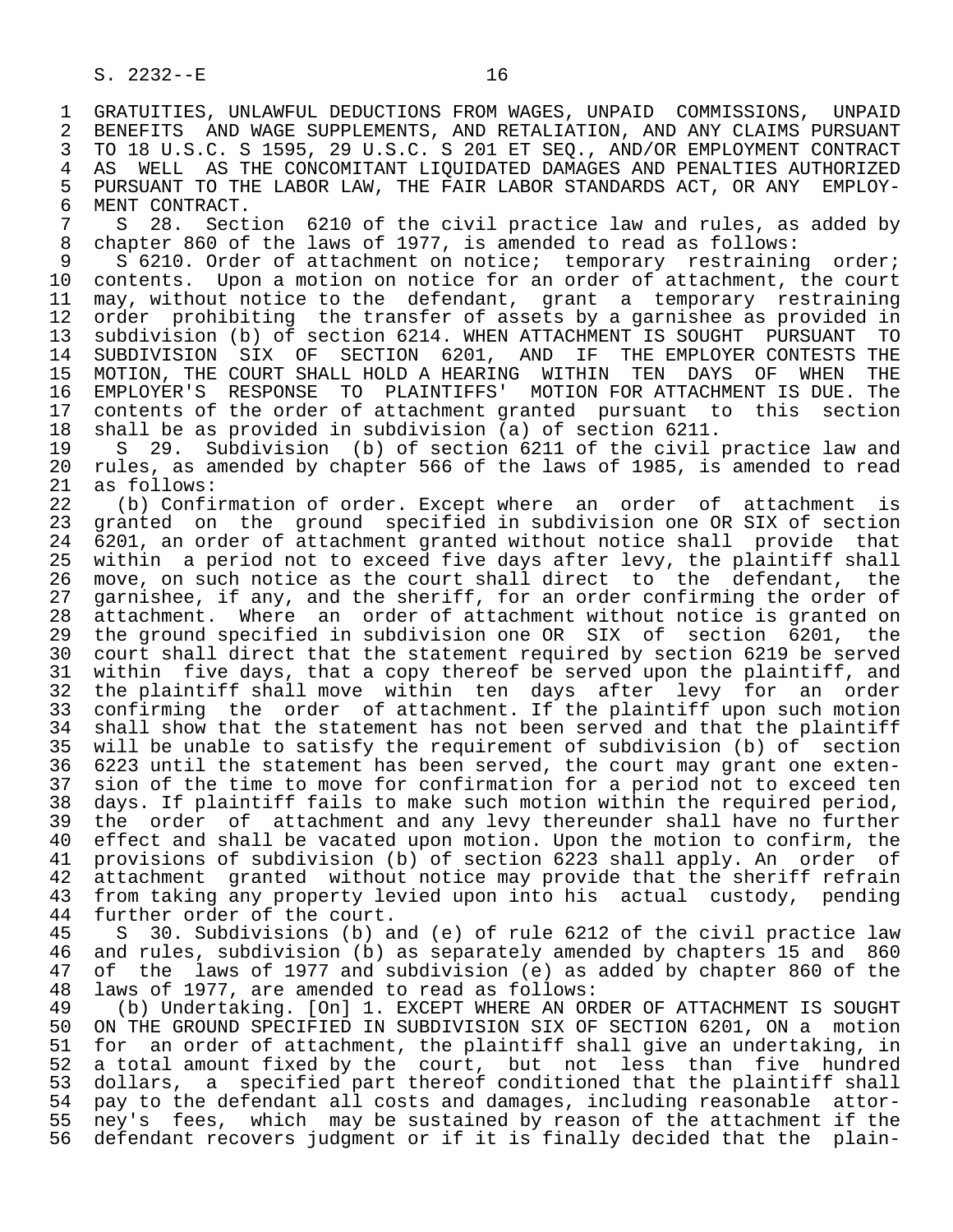1 tiff was not entitled to an attachment of the defendant's property, and<br>2 the balance conditioned that the plaintiff shall pay to the sheriff all 2 the balance conditioned that the plaintiff shall pay to the sheriff all<br>3 of his allowable fees. 3 of his allowable fees.<br>4 2. ON A MOTION F

4 2. ON A MOTION FOR AN ATTACHMENT PURSUANT TO SUBDIVISION SIX OF<br>5 SECTION 6201, THE COURT SHALL ORDER THAT THE PLAINTIFF GIVE AN ACCESSI-5 SECTION 6201, THE COURT SHALL ORDER THAT THE PLAINTIFF GIVE AN ACCESSI-<br>6 BLE UNDERTAKING OF NO MORE THAN FIVE HUNDRED DOLLARS, OR IN THE ALTERNA-6 BLE UNDERTAKING OF NO MORE THAN FIVE HUNDRED DOLLARS, OR IN THE ALTERNA-<br>7 TIVE, MAY WAIVE THE UNDERTAKING ALTOGETHER. The attorney for the plain-7 TIVE, MAY WAIVE THE UNDERTAKING ALTOGETHER. The attorney for the plain-<br>8 tiff shall not be liable to the sheriff for such fees. The surety on the 8 tiff shall not be liable to the sheriff for such fees. The surety on the<br>9 undertaking shall not be discharged except upon notice to the sheriff.

9 undertaking shall not be discharged except upon notice to the sheriff.<br>10 (e) Damages. [The] EXCEPT WHERE AN ORDER OF ATTACHMENT IS SOUGHT 10 (e) Damages. [The] EXCEPT WHERE AN ORDER OF ATTACHMENT IS SOUGHT ON<br>11 THE GROUND SPECIFIED IN SUBDIVISION SIX OF SECTION 6201. THE plaintiff 11 THE GROUND SPECIFIED IN SUBDIVISION SIX OF SECTION 6201, THE plaintiff<br>12 shall be liable to the defendant for all costs and damages, including 12 shall be liable to the defendant for all costs and damages, including<br>13 reasonable attorney's fees, which may be sustained by reason of the 13 reasonable attorney's fees, which may be sustained by reason of the<br>14 attachment if the defendant recovers judgment, or if it is finally attachment if the defendant recovers judgment, or if it is finally 15 decided that the plaintiff was not entitled to an attachment of the<br>16 defendant's property. Plaintiff's liability shall not be limited by the 16 defendant's property. Plaintiff's liability shall not be limited by the<br>17 amount of the undertaking. 17 amount of the undertaking.<br>18 S 31. Section 6223 of t

18 S 31. Section 6223 of the civil practice law and rules, as amended by<br>19 chapter 860 of the laws of 1977, is amended to read as follows: 19 chapter 860 of the laws of 1977, is amended to read as follows:<br>20 S 6223. Vacating or modifying attachment. (a) Motion to y

20 S 6223. Vacating or modifying attachment. (a) Motion to vacate or<br>21 modify. Prior to the application of property or debt to the satisfac-21 modify. Prior to the application of property or debt to the satisfac-<br>22 tion of a judgment, the defendant, the garnishee or any person having an 22 tion of a judgment, the defendant, the garnishee or any person having an<br>23 interest in the property or debt may move, on notice to each party and interest in the property or debt may move, on notice to each party and 24 the sheriff, for an order vacating or modifying the order of attachment.<br>25 Upon the motion, the court may give the plaintiff a reasonable opportu-Upon the motion, the court may give the plaintiff a reasonable opportu-26 nity to correct any defect. [If] EXCEPT AS PROVIDED UNDER SUBDIVISION<br>27 (B), IF, after the defendant has appeared in the action, the court 27 (B), IF, after the defendant has appeared in the action, the court<br>28 determines that the attachment is unnecessary to the security of the 28 determines that the attachment is unnecessary to the security of the<br>29 plaintiff, it shall vacate the order of attachment. Such a motion shall 29 plaintiff, it shall vacate the order of attachment. Such a motion shall<br>30 not of itself constitute an appearance in the action. 30 not of itself constitute an appearance in the action.<br>31 (b) Burden of proof. [Upon] EXCEPT WHERE AN ORD

31 (b) Burden of proof. [Upon] EXCEPT WHERE AN ORDER OF ATTACHMENT IS<br>32 GRANTED PURSUANT TO SUBDIVISION SIX OF SECTION 6201, UPON a motion to 32 GRANTED PURSUANT TO SUBDIVISION SIX OF SECTION 6201, UPON a motion to<br>33 vacate or modify an order of attachment the plaintiff shall have the 33 vacate or modify an order of attachment the plaintiff shall have the<br>34 burden of establishing the grounds for the attachment, the need for 34 burden of establishing the grounds for the attachment, the need for<br>35 continuing the levy and the probability that he will succeed on the 35 continuing the levy and the probability that he will succeed on the<br>36 merits. UPON A MOTION TO VACATE OR MODIFY AN ORDER OF ATTACHMENT GRANTED 36 merits. UPON A MOTION TO VACATE OR MODIFY AN ORDER OF ATTACHMENT GRANTED 37 PURSUANT TO SUBDIVISION SIX OF SECTION 6201, THE DEFENDANT SHALL HAVE<br>38 THE BURDEN TO DEMONSTRATE THAT THE ATTACHMENT IS UNNECESSARY TO THE 38 THE BURDEN TO DEMONSTRATE THAT THE ATTACHMENT IS UNNECESSARY TO THE 39 SECURITY OF THE PLAINTIFF, IN ORDER TO VACATE OR MODIFY THE ATTACHMENT 39 SECURITY OF THE PLAINTIFF, IN ORDER TO VACATE OR MODIFY THE ATTACHMENT 40 ORDER. 40 ORDER.<br>41 S 32

 41 S 32. Paragraph (b) of section 624 of the business corporation law, as 42 amended by chapter 449 of the laws of 1997, is amended to read as 43 follows: 43 follows:<br>44 (b) An

44 (b) Any person who shall have been a shareholder of record of a corpo-<br>45 ration, OR WHO IS OR SHALL HAVE BEEN A LABORER, SERVANT OR EMPLOYEE, 45 ration, OR WHO IS OR SHALL HAVE BEEN A LABORER, SERVANT OR EMPLOYEE, 46 upon at least five days' written demand shall have the right to examine<br>47 in person or by agent or attorney, during usual business hours, its 47 in person or by agent or attorney, during usual business hours, its<br>48 minutes of the proceedings of its shareholders and record of sharehold- 48 minutes of the proceedings of its shareholders and record of sharehold- 49 ers and to make extracts therefrom for any purpose reasonably related to<br>50 such person's interest as a shareholder, LABORER, SERVANT OR EMPLOYEE. 50 such person's interest as a shareholder, LABORER, SERVANT OR EMPLOYEE.<br>51 Holders of voting trust certificates representing shares of the corpo- 51 Holders of voting trust certificates representing shares of the corpo- 52 ration shall be regarded as shareholders for the purpose of this<br>53 section. Any such agent or attorney shall be authorized in a writing 53 section. Any such agent or attorney shall be authorized in a writing<br>54 that satisfies the requirements of a writing under paragraph (b) of 54 that satisfies the requirements of a writing under paragraph<br>55 section 609 (Proxies). A corporation requested to provide inf 55 section 609 (Proxies). A corporation requested to provide information 56 pursuant to this paragraph shall make available such information in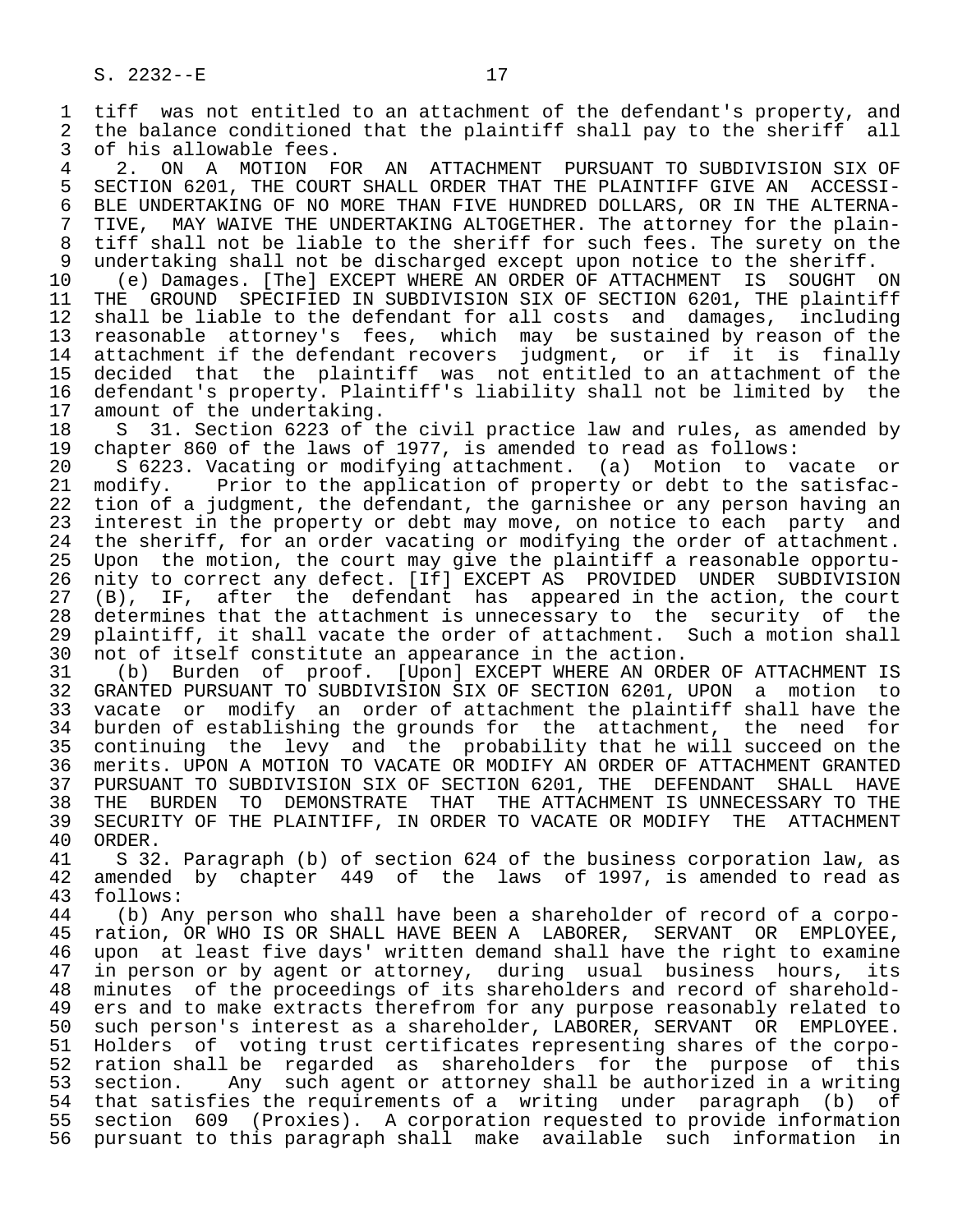1 written form and in any other format in which such information is main-<br>2 tained by the corporation and shall not be required to provide such 2 tained by the corporation and shall not be required to provide such<br>3 information in any other format. If a request made pursuant to this 3 information in any other format. If a request made pursuant to this<br>4 paragraph includes a request to furnish information regarding beneficial 4 paragraph includes a request to furnish information regarding beneficial<br>5 owners, the corporation shall make available such information in its 5 owners, the corporation shall make available such information in its<br>6 possession regarding beneficial owners as is provided to the corporation 6 possession regarding beneficial owners as is provided to the corporation<br>7 by a registered broker or dealer or a bank, association or other entity 7 by a registered broker or dealer or a bank, association or other entity<br>8 that exercises fiduciary powers in connection with the forwarding of 8 that exercises fiduciary powers in connection with the forwarding of 9 information to such owners. The corporation shall not be required to

10 obtain information about beneficial owners not in its possession.<br>11 S 33. Section 630 of the business corporation law, paragraph 11 S 33. Section 630 of the business corporation law, paragraph (a) as<br>12 amended by chapter 5 of the laws of 2016, paragraph (c) as amended by 12 amended by chapter 5 of the laws of 2016, paragraph (c) as amended by<br>13 chapter 746 of the laws of 1963, is amended to read as follows: 13 chapter 746 of the laws of 1963, is amended to read as follows:<br>14 S 630. Liability of shareholders for wages due to laborers, se

14 S 630. Liability of shareholders for wages due to laborers, servants or<br>15 employees.

15 employees.<br>16 (a) The ten large 16 (a) The ten largest shareholders, as determined by the fair value of 17 their beneficial interest as of the beginning of the period during which<br>18 the unpaid services referred to in this section are performed, of every 18 the unpaid services referred to in this section are performed, of every<br>19 domestic corporation or of any foreign corporation, when the unpaid 19 domestic corporation or of any foreign corporation, when the unpaid<br>20 services were performed in the state, no shares of which are listed on a 20 services were performed in the state, no shares of which are listed on a<br>21 national securities exchange or regularly quoted in an over-the-counter 21 national securities exchange or regularly quoted in an over-the-counter<br>22 market by one or more members of a national or an affiliated securities 22 market by one or more members of a national or an affiliated securities<br>23 association, shall jointly and severally be personally liable for all 23 association, shall jointly and severally be personally liable for all 24 debts, wages or salaries due and owing to any of its laborers, servants 25 or employees other than contractors, for services performed by them for 26 such corporation. [Before such laborer, servant or employee shall charge 27 such shareholder for such services, he shall give notice in writing to<br>28 such shareholder that he intends to hold him liable under this section. 28 such shareholder that he intends to hold him liable under this section.<br>29 Such notice shall be given within one hundred and eighty days after 29 Such notice shall be given within one hundred and eighty days after<br>20 termination of such services, except that if, within such period, the 30 termination of such services, except that if, within such period, the<br>31 laborer, servant or employee demands an examination of the record of 31 laborer, servant or employee demands an examination of the record of<br>32 shareholders under paragraph (b) of section 624 (Books and records; 32 shareholders under paragraph (b) of section 624 (Books and records;<br>33 right of inspection, prima facie evidence) of this article, such notice 33 right of inspection, prima facie evidence) of this article, such notice<br>34 may be given within sixty days after he has been given the opportunity 34 may be given within sixty days after he has been given the opportunity<br>35 to examine the record of shareholders. An action to enforce such liabil-35 to examine the record of shareholders. An action to enforce such liabil-<br>36 ity shall be commenced within ninety days after the return of an ity shall be commenced within ninety days after the return of an 37 execution unsatisfied against the corporation upon a judgment recovered<br>38 against it for such services.] The provisions of this paragraph shall 38 against it for such services.] The provisions of this paragraph shall<br>39 not apply to an investment company registered as such under an act of 39 not apply to an investment company registered as such under an act of 40 congress entitled "Investment Company Act of 1940."

 40 congress entitled "Investment Company Act of 1940." 41 (b) For the purposes of this section, wages or salaries shall mean all<br>42 compensation and benefits payable by an employer to or for the account 42 compensation and benefits payable by an employer to or for the account<br>43 of the employee for personal services rendered by such employee INCLUD-43 of the employee for personal services rendered by such employee INCLUD-<br>44 ING ANY CONCOMITANT LIOUIDATED DAMAGES, PENALTIES, INTEREST, ATTORNEY'S 44 ING ANY CONCOMITANT LIQUIDATED DAMAGES, PENALTIES, INTEREST, ATTORNEY'S<br>45 FEES OR COSTS. These shall specifically include but not be limited to 45 FEES OR COSTS. These shall specifically include but not be limited to<br>46 salaries, overtime, vacation, holiday and severance pay; emplover 46 salaries, overtime, vacation, holiday and severance pay; employer<br>47 contributions to or payments of insurance or welfare benefits; employer 47 contributions to or payments of insurance or welfare benefits; employer<br>48 contributions to pension or annuity funds; and any other moneys properly 48 contributions to pension or annuity funds; and any other moneys properly<br>49 due or payable for services rendered by such employee. 49 due or payable for services rendered by such employee.<br>50 (c) A shareholder who has paid more than his pro rat

50 (c) A shareholder who has paid more than his pro rata share under this<br>51 section shall be entitled to contribution pro rata from the other share-51 section shall be entitled to contribution pro rata from the other share-<br>52 holders liable under this section with respect to the excess so paid, 52 holders liable under this section with respect to the excess so paid,<br>53 over and above his pro rata share, and may sue them jointly or severally 53 over and above his pro rata share, and may sue them jointly or severally<br>54 or any number of them to recover the amount due from them. Such recov-54 or any number of them to recover the amount due from them. Such recov-<br>55 ery may be had in a separate action. As used in this paragraph, "pro 55 ery may be had in a separate action. As used in this paragraph, "pro<br>56 rata" means in proportion to beneficial share interest. Before a sharerata" means in proportion to beneficial share interest. Before a share-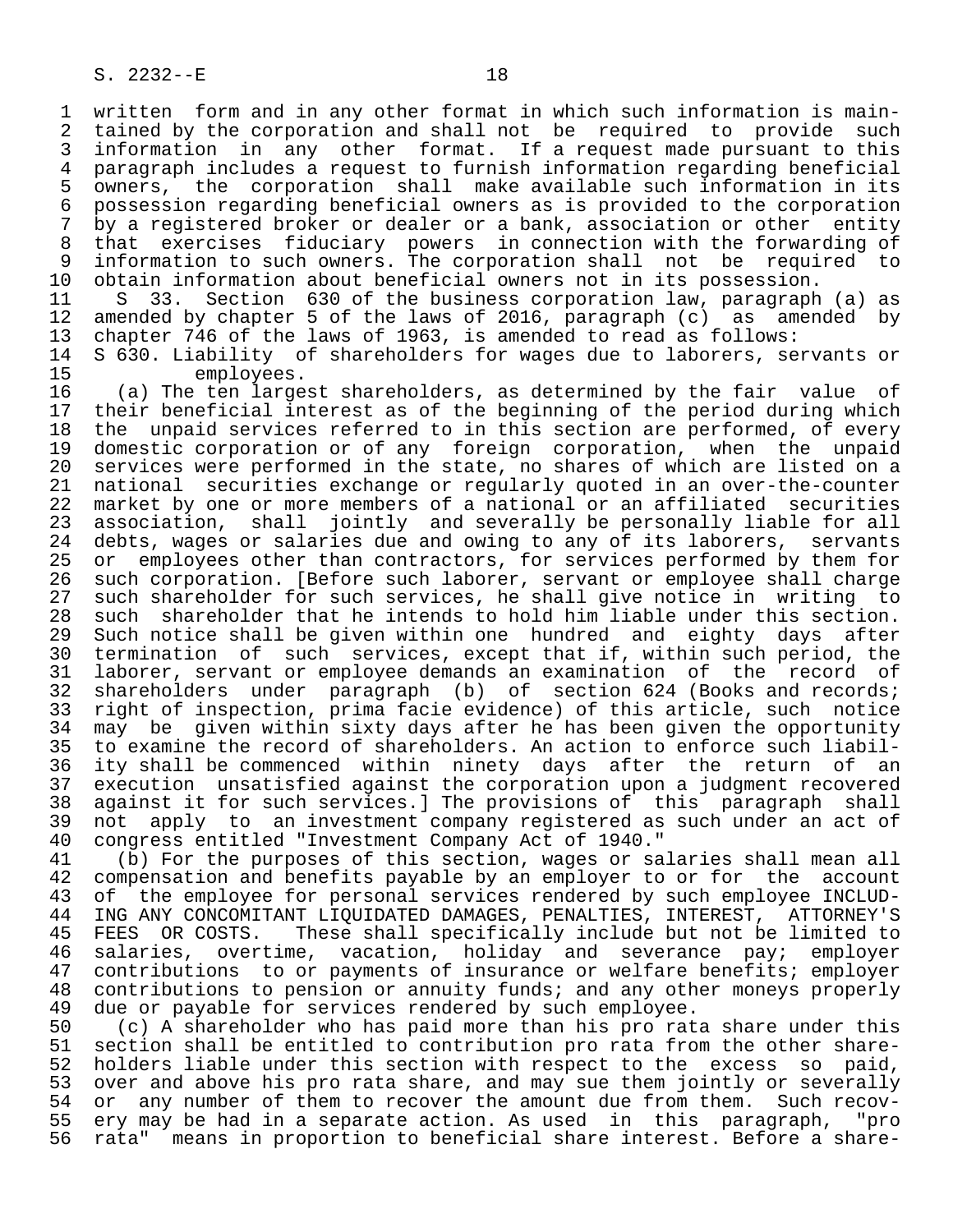1 holder may claim contribution from other shareholders under this para-<br>2 graph, he shall[, unless they have been given notice by a laborer, serv-2 graph, he shall[, unless they have been given notice by a laborer, serv-<br>3 ant or emplovee under paragraph (a), aive them notice in writing that ant or employee under paragraph  $(a)$ ,  $\int$  give them notice in writing that 4 he intends to hold them so liable to him. Such notice shall be given by<br>5 him within twenty days after the date that [notice was given to him by] 5 him within twenty days after the date that [notice was given to him by]<br>6 HE BECAME AWARE THAT a laborer, servant or emplovee MAY SEEK TO HOLD HIM 6 HE BECAME AWARE THAT a laborer, servant or employee MAY SEEK TO HOLD HIM<br>7 LIABLE under paragraph (a). LIABLE under paragraph (a).

8 S 34. Subdivision (c) of section 609 of the limited liability company<br>8 law, as added by chapter 537 of the laws of 2014, is amended to read as 9 law, as added by chapter 537 of the laws of 2014, is amended to read as 10 follows: 10 follows:<br>11 (c) No

11 (c) Notwithstanding the provisions of subdivisions (a) and (b) of this 12 section, the ten members with the largest percentage ownership interest, 12 section, the ten members with the largest percentage ownership interest,<br>13 as determined as of the beginning of the period during which the unpaid 13 as determined as of the beginning of the period during which the unpaid<br>14 services referred to in this section are performed, of every limited services referred to in this section are performed, of every limited 15 liability company, shall jointly and severally be personally liable for 16 all debts, wages or salaries due and owing to any of its laborers, serv-<br>17 ants or emplovees, for services performed by them for such limited 17 ants or employees, for services performed by them for such limited<br>18 liability company. [Before such laborer, servant or employee shall 18 liability company. [Before such laborer, servant oremployee shall<br>19 charge such member for such services, he orshe shall give notice in 19 charge such member for such services, he or she shall give notice in<br>20 writing to such member that he or she intends to hold such member liable 20 writing to such member that he or she intends to hold such member liable<br>21 under this section. Such notice shall be given within one hundred eighty 21 under this section. Such notice shall be given within one hundred eighty<br>22 days after termination of such services. An action to enforce such 22 days after termination of such services. An action to enforce such<br>23 liability shall be commenced within ninety days after the return of an 23 liability shall be commenced within ninety days after the return of an<br>24 execution unsatisfied against the limited liability company upon a judg- 24 execution unsatisfied against the limited liability company upon a judg ment recovered against it for such services.] A member who has paid more 26 than his or her pro rata share under this section shall be entitled to<br>27 contribution pro rata from the other members liable under this section 27 contribution pro rata from the other members liable under this section<br>28 with respect to the excess so paid, over and above his or her pro rata 28 with respect to the excess so paid, over and above his or her pro rata<br>29 share, and may sue them jointly or severally or any number of them to 29 share, and may sue them jointly or severally or any number of them to<br>30 recover the amount due from them. Such recovery may be had in a separate 30 recover the amount due from them. Such recovery may be had in a separate<br>31 action. As used in this subdivision, "pro rata" means in proportion to 31 action. As used in this subdivision, "pro rata" means in proportion to<br>32 percentage ownership interest. Before a member may claim contribution 32 percentage ownership interest. Before a member may claim contribution<br>33 from other members under this section, he or she shall give them notice 33 from other members under this section, he or she shall give them notice<br>34 in writing that he or she intends to hold them so liable to him or her. 34 in writing that he or she intends to hold them so liable to him or her.<br>35 S 35. Section 1102 of the limited liability company law is amended b 35 S 35. Section 1102 of the limited liability company law is amended by<br>36 adding a new subdivision (e) to read as follows:

 36 adding a new subdivision (e) to read as follows: 37 (E) ANY PERSON WHO IS OR SHALL HAVE BEEN A LABORER, SERVANT OR EMPLOY- 38 EE OF A LIMITED LIABILITY COMPANY, UPON AT LEAST FIVE DAYS' WRITTEN<br>39 DEMAND SHALL HAVE THE RIGHT TO EXAMINE IN PERSON OR BY AGENT OR ATTOR-39 DEMAND SHALL HAVE THE RIGHT TO EXAMINE IN PERSON OR BY AGENT OR ATTOR-<br>40 NEY, DURING USUAL BUSINESS HOURS, RECORDS DESCRIBED IN PARAGRAPH TWO OF 40 NEY, DURING USUAL BUSINESS HOURS, RECORDS DESCRIBED IN PARAGRAPH TWO OF<br>41 SUBDIVISION (A) OF THIS SECTION THROUGHOUT THE PERIOD OF TIME DURING 41 SUBDIVISION (A) OF THIS SECTION THROUGHOUT THE PERIOD OF TIME DURING<br>42 WHICH SUCH LABORER, SERVANT OR EMPLOYEE PROVIDED SERVICES TO SUCH COMPA- 42 WHICH SUCH LABORER, SERVANT OR EMPLOYEE PROVIDED SERVICES TO SUCH COMPA- 43 NY. A COMPANY REQUESTED TO PROVIDE INFORMATION PURSUANT TO THIS PARA- 44 GRAPH SHALL MAKE AVAILABLE SUCH RECORDS IN WRITTEN FORM AND IN ANY OTHER<br>45 FORMAT IN WHICH SUCH INFORMATION IS MAINTAINED BY THE COMPANY AND SHALL 45 FORMAT IN WHICH SUCH INFORMATION IS MAINTAINED BY THE COMPANY AND SHALL 46 NOT BE REQUIRED TO PROVIDE SUCH INFORMATION IN ANY OTHER FORMAT. UPON<br>47 REFUSAL BY THE COMPANY OR BY AN OFFICER OR AGENT OF THE COMPANY TO 47 REFUSAL BY THE COMPANY OR BY AN OFFICER OR AGENT OF THE COMPANY TO 48 PERMIT AN INSPECTION OF THE RECORDS DESCRIBED IN THIS PARAGRAPH, THE 49 PERSON MAKING THE DEMAND FOR INSPECTION MAY APPLY TO THE SUPREME COURT<br>50 IN THE JUDICIAL DISTRICT WHERE THE OFFICE OF THE COMPANY IS LOCATED. 50 IN THE JUDICIAL DISTRICT WHERE THE OFFICE OF THE COMPANY IS LOCATED,<br>51 UPON SUCH NOTICE AS THE COURT MAY DIRECT, FOR AN ORDER DIRECTING THE 51 UPON SUCH NOTICE AS THE COURT MAY DIRECT, FOR AN ORDER DIRECTING THE<br>52 COMPANY, ITS MEMBERS OR MANAGERS TO SHOW CAUSE WHY AN ORDER SHOULD NOT 52 COMPANY, ITS MEMBERS OR MANAGERS TO SHOW CAUSE WHY AN ORDER SHOULD NOT<br>53 BE GRANTED PERMITTING SUCH INSPECTION BY THE APPLICANT. UPON THE RETURN 53 BE GRANTED PERMITTING SUCH INSPECTION BY THE APPLICANT. UPON THE RETURN<br>54 DAY OF THE ORDER TO SHOW CAUSE, THE COURT SHALL HEAR THE PARTIES SUMMAR-54 DAY OF THE ORDER TO SHOW CAUSE, THE COURT SHALL HEAR THE PARTIES SUMMAR-<br>55 ILY, BY AFFIDAVIT OR OTHERWISE, AND IF IT APPEARS THAT THE APPLICANT IS 55 ILY, BY AFFIDAVIT OR OTHERWISE, AND IF IT APPEARS THAT THE APPLICANT IS<br>56 OUALIFIED AND ENTITLED TO SUCH INSPECTION, THE COURT SHALL GRANT AN 56 QUALIFIED AND ENTITLED TO SUCH INSPECTION, THE COURT SHALL GRANT AN